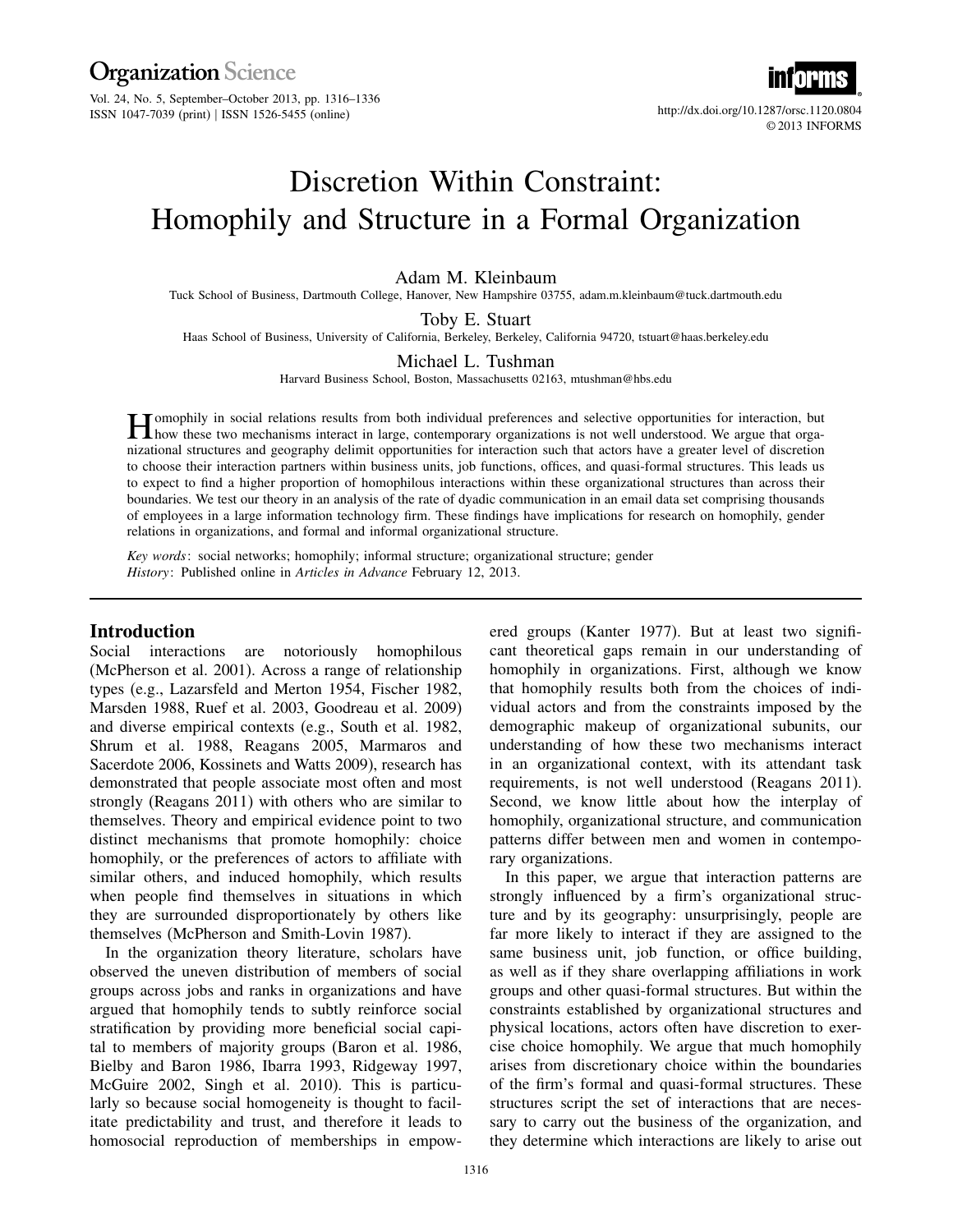of the convenience of physical proximity. Therefore, the organization bridges the mechanisms of homophily by establishing the consideration sets within which choices are exercised.

Furthermore, we extend this theory in two ways. First, we argue that larger organizational structures afford greater freedom in selecting communication partners because they imply larger consideration sets, which will result in a higher level of choice homophily. Therefore, larger groups impose fewer constraints on who communicates with whom. As a result, we expect that the within-group homophily effect that we predict will be larger in magnitude in large groups than in small groups. Second, we argue that the role of geography differs theoretically from that of organizational structure: whereas organizational structure defines the boundaries of one's social sphere beyond a given geographic place, offices create convenience samples of local interaction partners. We argue that within-office interactions are much more likely to be infused with social content than are other communications within companies, and the preference for homophily will be strongest for socially laden exchanges.

To measure homophilous interaction, we study the incidence of same-gender communication in electronic mail data. The results reveal a consistent pattern of interaction effects in which same-gender communications occur at a significantly higher rate in dyads assigned to the same business unit, job function, or office, relative to those dyads that do not. Upon deeper inspection, we find these effects to be strongest in large business units, job functions, and offices. As an extension to our analysis, we explore gender-specific differences in communication behavior. We find that the networks of both men and women exhibit some patterns consistent with our theory of discretion within the constraints given by formal structures, but we also highlight significant gender differences that merit future research.

These findings have implications for research on homophily, gender in organizations, and organizational design. First, research has long distinguished opportunities for interaction from a preference for within-group ties as alternative mechanisms that generate homophily (McPherson and Smith-Lovin 1987). Echoing this, Lin (2001, p. xi) prefaces his book on social capital with the claim that "central to sociology is the analysis of both action and structure: choice behaviors in the context of structural opportunities and constraints." But the parameters of opportunity and choice in organizations have remained underspecified. In large, multibusiness firms, it is business unit, functional, and office boundaries that most strongly influence the opportunity set of potential interaction partners for organizational actors (Han 1996, Kleinbaum et al. 2009). Within the consideration sets defined by these constraints, discretionary choice gives rise to the highest incidence of homophilous interaction. Second, we contribute to the literature on gender in organizations by offering more current and detailed evidence concerning gender differences in network structures. Our findings cast some doubt on conventional wisdoms regarding gender differences in social network structure in current-day organizations. Third, we contribute to the literature on organizational design, offering evidence of how and by whom formal lateral structures bridge an otherwise siloed organization (e.g., Gulati and Puranam 2009, Soda and Zaheer 2012, Tzabbar et al. 2010, Yakubovich and Shekshnia 2010).

# Homophily in Organizational Settings

In a range of relationship types and across a diverse set of contexts, researchers have demonstrated that people associate more with others who are similar to themselves. Why is this so? One possibility is that actors have an underlying psychological preference to interact with others who are like themselves. There is evidence of such choice homophily in friendship networks among children (Shrum et al. 1988), college students (Marmaros and Sacerdote 2006, Lewis et al. 2008), and adults (Lazarsfeld and Merton 1954); confiding networks among adults (Marsden 1988); social support networks in the government (South et al. 1982); interaction networks among coreligionists (Fischer 1982); and co-founding networks among entrepreneurs (Ruef et al. 2003), to cite a few among myriad examples (cf. Ingram and Morris 2007).

But a taste for homophilous interaction is not the only reason why we observe heightened interaction rates between members of the same social categories. Because they often share interests or possess comparable backgrounds, similar people often sort (or are sorted) into similar situations. As a result, they find themselves in places, groups, or positions, such as jobs (Bielby and Baron 1986, Kaufman 2010), college courses (Kossinets and Watts 2009), neighborhoods (Laumann 1966), or voluntary organizations (McPherson and Smith-Lovin 1987), that are disproportionately populated with others like themselves. Therefore, even if people choose interaction partners without regard to membership in social categories, we are still likely to observe elevated interaction rates among demographically similar people in consequence of the patterned distribution of individuals with similar demographic characteristics across time, space, social positions, and social roles. When interests are relatively homogeneous within groups and serve to focus social relations, they produce structurally induced homophily (Feld 1981, McPherson and Smith-Lovin 1987).

Although the notion that homophily is both chosen and induced is not novel, our contribution lies in teasing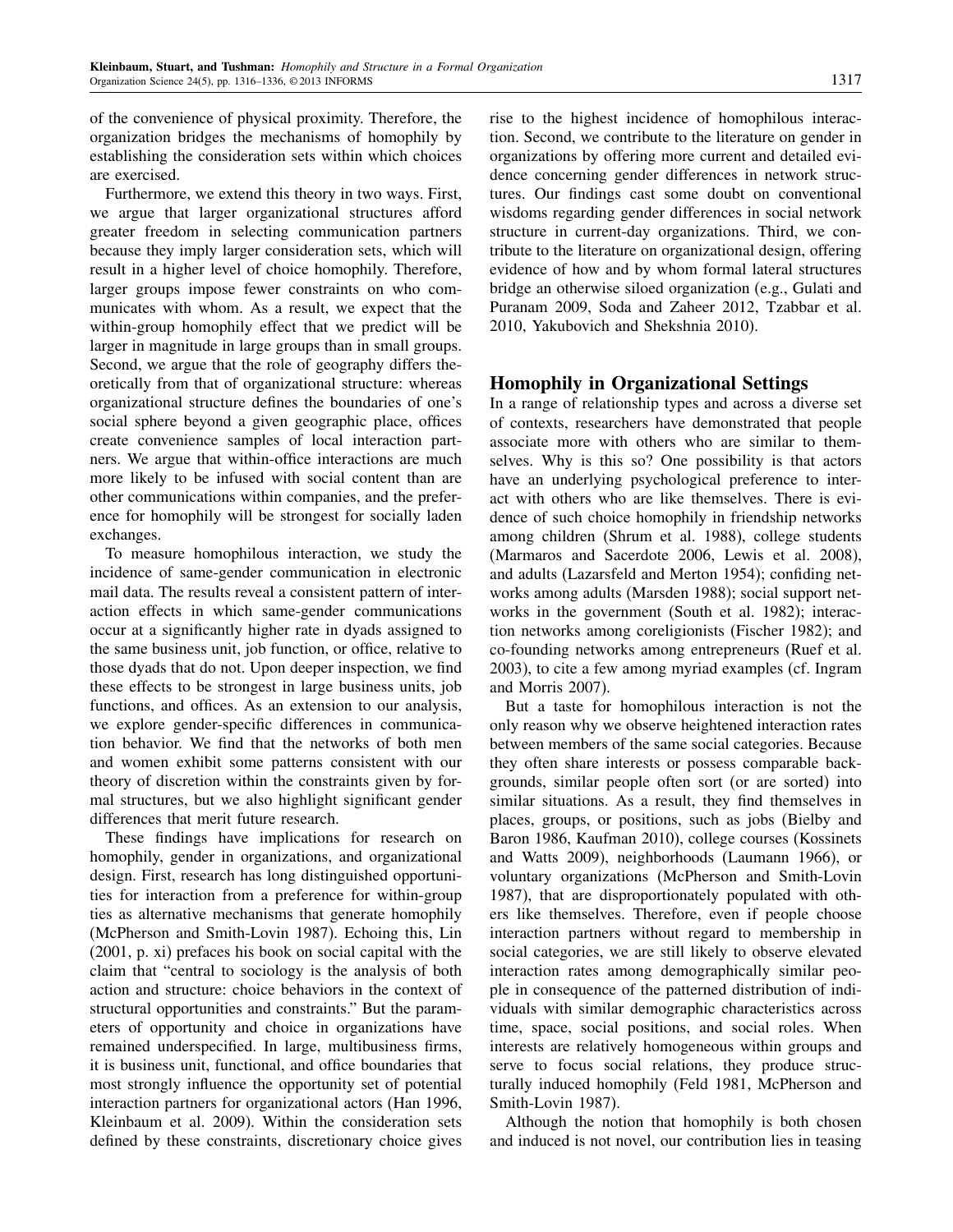apart induction from choice in the context of a complex, formal organization. Much of the relevant literature has examined homophily in society, rather than within business organizations. For example, Bossard's (1932) classic study examined the propinquity effect on spouse selection in Philadelphia. More recently, Aral et al. (2009) examined the role of homophily in driving coadoption of technology services by friends, and a recent spate of studies has examined homophily in educational settings (Marmaros and Sacerdote 2006, Lewis et al. 2008, Goodreau et al. 2009, Kossinets and Watts 2009). This literature provides insight into the mechanisms and consequences of homophilous interaction, but findings may not generalize to business organizations, where the existence of elaborate task and authority structures often prescribe patterns of interaction.

There has been, of course, influential research on homophily in corporate settings (e.g., Ibarra 1993, Ibarra and Smith-Lovin 1997). However, the emphasis in this work has not been on how organizational structures interact with individual preference to contour the aggregate patterns of homophily within organizations. Illustrative, for instance, is Blau's (1994, p. 130) seminal work, in which he discusses "the internal structure of organizations, conceptualized as the distribution of their employees among official positions along various lines," but in which he offers no specificity about what positions or lines serve to structure interaction opportunities. Indeed, although we may have strong intuitions about how formal structures and individual choice may come together in an organizational context, we have few empirical results on which to rely. In consequence, this work tends not to consider the potential influence of individual preference and how it may operate in conjunction with organizational mandates to determine the level of homophilous interaction. In short, we lack an integrated theory of homophily in organizations that accounts for both opportunity structure and choice in determining communication patterns.

## The Mechanisms of Homophily in Organizational Settings

For individual preference to be a significant source of homophily in communication relationships within organizations, actors must have latitude to choose their interaction partners. To what extent do they have this in present-day organizations? And, across what dimensions of organizational structure are individuals most likely to have the greatest discretion to choose their contacts? After all, the formal structure of the organization is designed to execute a set of tasks, and therefore the structure itself induces a great deal of interaction. The question we explore is, where within the organization is discretion, as manifest in homophilous interaction, most apparent, given the multitude of interactions that are induced by the organization's formal and quasi-formal structures? We rely on several, classic lines of organization theory to describe the conditions under which actors are more likely to be free to choose with whom to interact.

The earliest research on this question dates back to Taylor (1911). Taylor and fellow adherents to "scientific management" drew a distinction between workers and managers and proposed that, to maximize efficiency, managers should reduce the amount of discretion workers are able to exercise when performing their jobs. Subsequent perspectives, however, suggest that even industrial work must contain certain discretionary tasks (Turner and Lawrence 1965). More recent scholarship goes further, emphasizing that giving workers a greater level of discretion, even in highly scripted work, can lead to greater efficiency (Adler et al. 1999). Since McGregor (1960), research has found that worker autonomy is associated with positive outcomes such as motivation, job satisfaction, and individual performance (Hackman and Oldham 1980). And as we travel across the continuum from worker to manager and from the factory floor to knowledge work, we would expect that actors will have greater discretion in choosing with whom to communicate. Indeed, knowledge work often depends on the sharing of information and know-how that is distributed across an organization (Kogut and Zander 1992).

Within any organizational context, however, the discretion to select communication partners occurs within an organizationally defined choice set. The task structure of the firm, embodied in its formal organizational structure and geographic configuration (Galbraith 1973, Tushman and Nadler 1978), forms the backbone of the communication structure of the company. Employees often must interact with specific others to complete the task requirements of their jobs, but the degree to which this is true is likely to depend on the nature of the task and the costs of interaction. Allen (1977), building on the work of Thompson (1967), argues that this assertion is true by design. He writes, "The real goal of formal organization is the structuring of communication patterns" (Allen 1977, p. 211). In the typical, modern, complex organization, four types of structures will pattern communications: business units, functional units, geographic units, and quasi-formal structures, such as project teams and task forces. We discuss each in turn. Put in general terms, we posit that organizational members will have more latitude to choose with whom they interact within each of these four types of structures, relative to the communications that occur between two people who are in different organizational units. This will occur because people within units typically have greater knowledge of the alternatives with whom they could interact to complete a task, and any preference for homophilous interaction will manifest in the selection of a specific person from among the set of (relatively) redundant alternative options. Given the wider scope for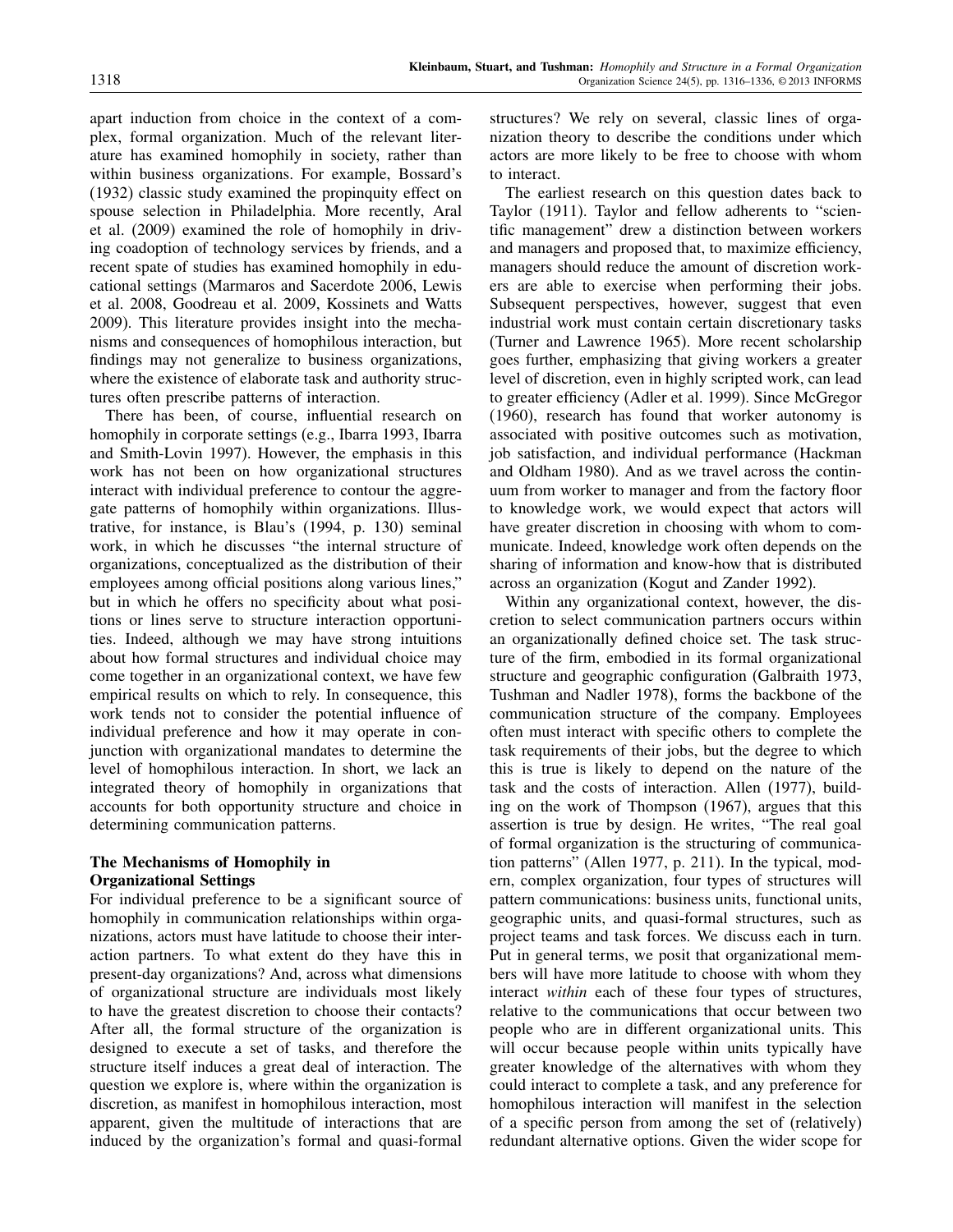choice in within-unit relative to cross-unit interactions, we expect greater homophily among the former set of interactions.

Business Units. Chandler (1962) famously characterized many of the large organizations since the turn of the last century as adopting M-forms, in which operational decisions occur within business units and strategic decisions are managed at the headquarters level. In this view, individuals whose task requirements necessitate reciprocal interdependence are organizationally colocated within a task-oriented business unit, which minimizes the costs of coordination within the organization (Thompson 1967, Galbraith 1973). Therefore, the business units of a multidivisional firm are designed to be largely autonomous of one another, with interactions concentrated within, rather than between, them (Galbraith 1973, Williamson 1975).

When actors communicate across business units, we suspect that such communications are likely to be episodic and driven by a narrow, nonrecurrent set of task requirements. This suggests that individuals will be less likely to know a broad set of colleagues with the authority, responsibility, or expertise for the task at hand. Because these cross-unit interactions are more likely to be narrowly prescribed by the formal task responsibility, and because knowledge of the set of potential collaborators is limited, individuals often will communicate with a specific alter, rather than choose someone from among a set of possible, redundant exchange partners. Given that their choice set may be limited to those relatively few people whom they happen to know, they have less discretion in choosing their interaction partners in cross-unit communications. We therefore expect to observe less choice homophily across business unit boundaries than will occur within them. We hypothesize the following.

## Hypothesis 1. The rate of homophilous interaction will be higher for dyads in which members are employed in the same business unit than for dyads in which members work in two different business units.

Functional Units. Within multidivisional firms, business units are further subdivided along functional lines (Galbraith 1973, Hrebiniak and Joyce 1984). Functions serve two distinct purposes: lateral linking and sharpening the division of labor. The first objective of the organization of work into job functions is to provide a locus for interaction across business unit boundaries. Many organizations promote cross-business-unit, withinfunction sharing of best practices (Galbraith 1994). A second purpose of job functions is to create further specialization within each business unit, narrowing the range of tasks performed by each person and colocating the most reciprocally interdependent tasks within a smaller partition of a larger business unit. In the process, job functions also sharpen the set of relevant interaction partners for each person. Thus, like business units, job functions prioritize interactions within their boundaries, relative to cross-functional interactions.

Job functions, however, differ from business units in one important respect concerning their potential influence on the incidence of within- versus acrossorganizational-unit interaction. Like business units, job functions are a structural means to achieve a division of labor; however, unlike business units, job functions are explicitly designed to be interdependent (Thompson 1967, Williamson 1975). In a typical organization, it would be reasonable to expect a higher level of cross-function-unit than cross-businessunit interaction. Nevertheless, we believe that most cross-functional interactions remain formalized, with interfaces that are prescribed by the design of the organization (Galbraith 1973). Thus, despite a greater level of theoretical interdependence between job functions, we still expect that, as in business units, job functions will serve to focus interactions within their boundaries. We anticipate a larger set of potentially redundant interaction partners within, relative to across, functional boundaries. Therefore, as with business units, we expect that individuals will have greater discretion to select homophilous communication partners in their within-function, relative to their across-function, communications.

Hypothesis 2. The rate of homophilous interaction will be higher for dyads in which members are employed in the same job function than for dyads in which members work in two different job functions.

Quasi-Formal Organizational Structures. Of course, business unit and job function are the major categories of formal structure that organize people and tasks within organizations, but in contemporary organizations, there are myriad less permanent and less formal subdivisions and structures that further shape interaction patterns. For example, project-based work groups, committees, task forces, and line reporting structures are a few of the many substructures that mold interactions within the suprastructures of business unit, function, and office (Galbraith 1973). Such quasi-formal structures have eluded much systematic research because of the fluid, organic way in which they are composed and the challenge this has posed for researchers to track and record their appearance, disappearance, and shifting rosters of members. Nevertheless, such structures play an important role in driving intraorganizational communications.

Within the context of the quasi-formal structure and its raison d'être, interactions may be prescribed. But participation in such structures allows individuals with little other basis for interaction to meet, thus creating opportunities for discretionary interaction in other contexts that are not available to otherwise similar dyad members who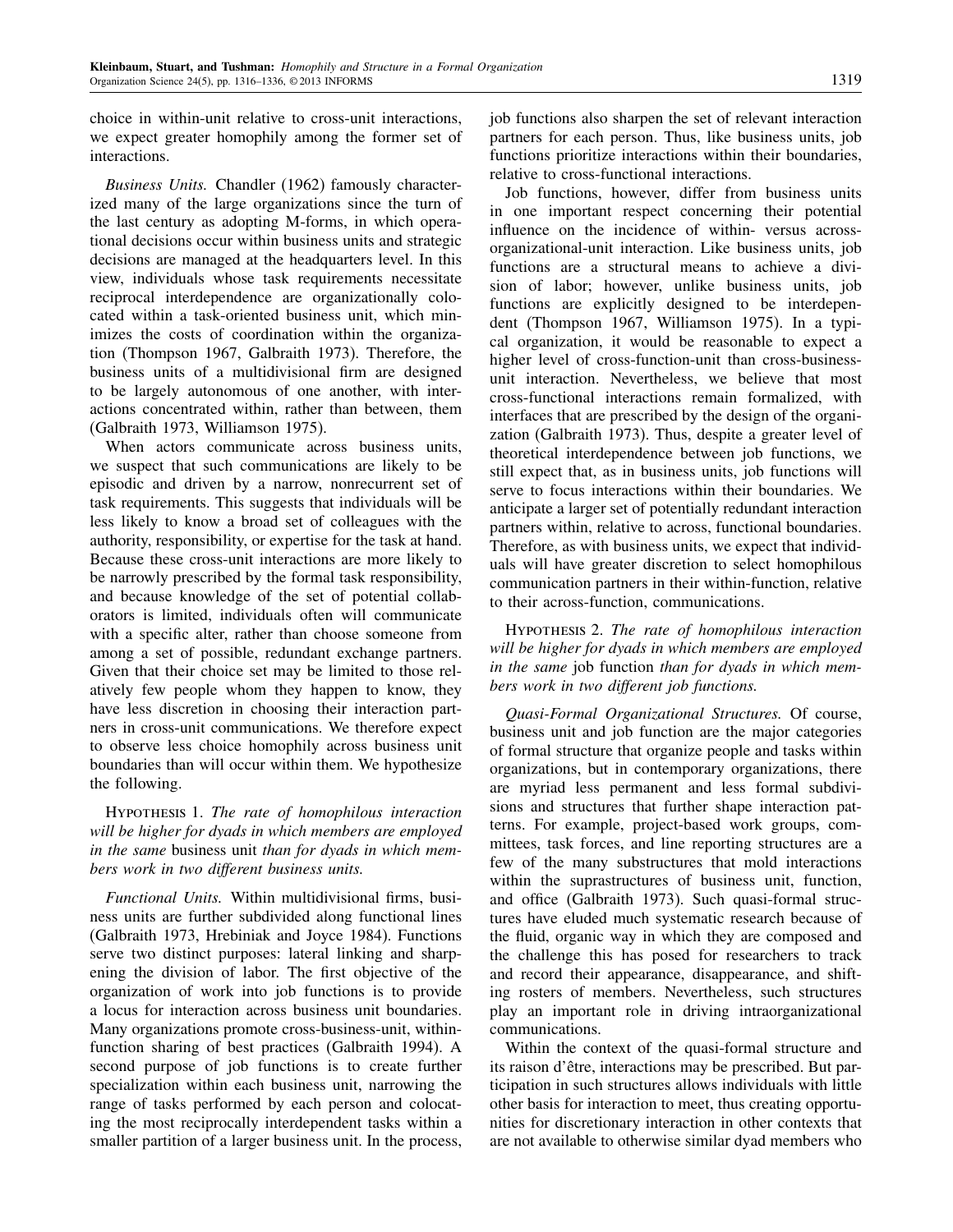lack such quasi-formal affiliations (Reagans et al. 2004). Such discretionary interactions will, other things being equal, be subject to choice homophily. Therefore, we hypothesize the following.

Hypothesis 3. The rate of homophilous interaction will be higher for dyads in which members share affiliations in quasi-formal organizational structures than for dyads in which members do not.

Geographic Units. In addition to formal and quasiformal organizational structure, there is abundant evidence of spatial effects in the formation of social relationships. Studies have found that ties are much more likely when two individuals live or work near one another (e.g., Zipf 1949, Festinger et al. 1950, Blau and Schwartz 1984, Kono et al. 1998, Sorenson and Stuart 2001). This is true of geographic space, of functional spaces within physical structures, and of microspaces within buildings (Marmaros and Sacerdote 2006, Liu 2010). In fact, despite rampant speculation that the proliferation of electronic communication will herald "the death of distance" (Cairncross 2001), the evidence on the issue contradicts the view that modern communication technologies have dramatically reduced the impact of geographic proximity on the likelihood of interaction (Marmaros and Sacerdote 2006, Mok et al. 2010).

Whereas business units, job functions, and quasiformal structures focus interaction by prescribing specific job tasks, geographic proximity operates differently: it creates a convenience sample of possible exchange partners. Indeed, Zipf (1949) referred to the mechanism behind the proximity effect as "the principle of least effort," which underscores that the lowest cost interactions tend to be among colocated individuals. In formal organizational contexts, geographic colocation is a residual category of social organization. It may coincide with business unit and functional memberships, as organizations often choose to geographically group individuals who share common structural units. After accounting for affiliations to particular organizational units, however, colocation captures the ease of interaction.<sup>1</sup> Net of common organizational affiliations, we expect that colocated individuals will have a high degree of discretion in selecting interaction partners.

Hypothesis 4. The rate of homophilous interaction will be higher for dyads in which members are employed in the same office location than for dyads in which members are employed in two different offices.

Indeed, there is reason to expect that the greatest levels of homophily will occur within office boundaries. This is because of the nature of within-office ties: relative to other interactions that occur within organizations, we conjecture that intraoffice interactions are more likely to be informal and infused with social content. Why? Coffee and lunch breaks, casual banter, office and company gossip, and so forth all are forms of interaction that are greatly facilitated by physical proximity. Communications that are purely social in nature are indications of what Allen (1977) calls neutral social interactions: even if these interactions are not themselves generating productive output for the company, they indicate to the analyst—and reaffirm to the individuals themselves—an existing interpersonal relationship that makes each person a potential candidate to help the other person meet her discretionary informational needs (Kleinbaum 2012). Although the myriad incidental interactions that occur within offices begin as social ties, ultimately many of these connections become components of the productive effort of the enterprise.

Regardless of where they fall on the continuum between social and work communications, we suspect that, as a proportion of total communications, interactions of a social nature are more prevalent within geographic office spaces than across them. In establishing informal interactions of this nature, individuals are relatively unconstrained by the organization's formal task structure relative to when their interactions are strictly task based. This leads us to postulate the following.

Hypothesis 5. The rate of homophilous interaction for dyads in the same office will exceed the comparable rates for homophilous dyads in the same business unit, job function, or quasi-formal structures.

Theoretical Extension: Group Size. In Hypotheses 1–4, we identified four organizational boundaries and argued that individuals will have greater discretion in the choice of partners when they are interacting within boundaries relative to when they are communicating across them. We extend this argument by positing that within each of these organizational units, the level of discretion in the choice of communication partners will be greater in large groups than in small groups. In each case, our argument is that, to a large extent, the formal and quasi-formal structures in large organizations determine the boundaries of individuals' social spheres: within these structures, people have many, often redundant, contacts; across them, interaction is less prevalent and less open to discretionary choice. If this line of reasoning is correct, we would further anticipate that one's ability to select into homophilous exchanges will be strongest within larger organizational units, for the simple reason that there is a greater availability of potential contacts from whom to select. Consequently, our theory suggests that the homophilous communication premium that we hypothesize to exist within business units, job functions, and offices should be more pronounced within large organizational units relative to small ones.<sup>2</sup>

HYPOTHESIS 6. The effect of homophily on the rate of interaction will be greater in magnitude in large business units, job functions, and offices than in small business units, job functions, and offices.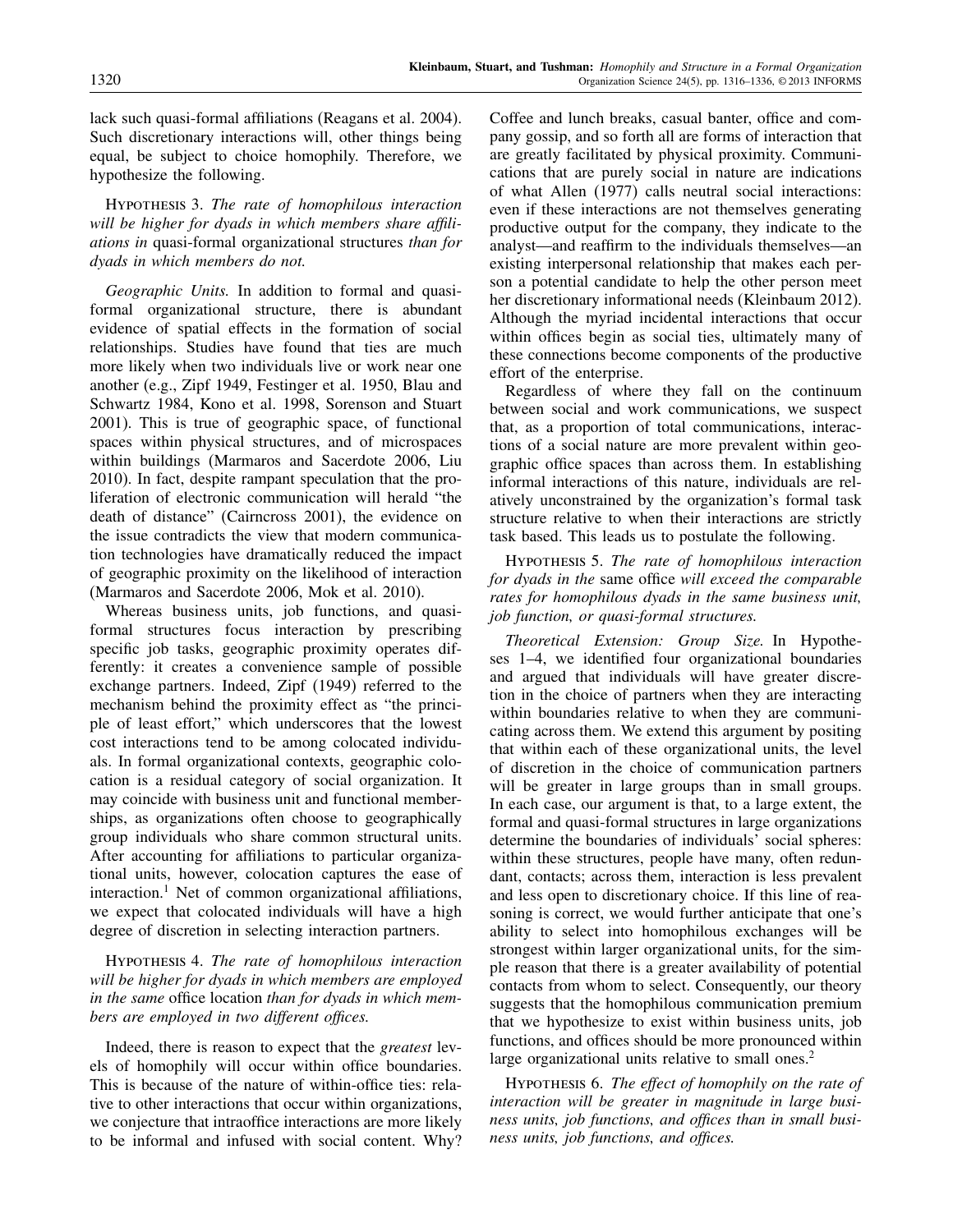## Sample and Data Collection

Data for this study were collected from "BigCo," a large information technology and electronics company. BigCo has 29 product divisions, organized into four primary product groups: hardware, software, technology services, and business services. Overlaid across the business unit structure is a formal lateral organization, in which each person is also assigned a job function. Within this formal structure, the employees of BigCo are widely dispersed geographically, with a relatively loose coupling between formal structure and geography.

The data we analyzed include the complete record, as drawn from the firm's servers, of email communications among 30,328 employees. These data are well suited to test our hypotheses. First, because we can collect electronic communication data for large numbers of individuals at low cost, we can explore the determinants of homophilous interaction in a larger, more complex organization than those studied previously. Given our interest in the influence of organizational structure on shaping interaction, greater insights are possible from the study of a multibusiness, multifunction, multioffice organization (cf. Johnson et al. 2012). Second, by measuring actual communication, rather than self-reports of friendship, social, or instrumental ties, we are able to observe homophilous interactions directly. Thus, the data are not filtered by the subjective perceptions of survey respondents (Bernard et al. 1981, Quintane and Kleinbaum 2011).

All internal email information that was on the server at the time of data collection, spanning an observation period from September 2006 to December 2006, was included in our sample. BigCo provided the data in the form of 30,328 text files, each representing the communication activity of a single person, which we cleaned and parsed. To protect the privacy of individual employees, BigCo stripped all messages of their content, leaving only the metadata (e.g., sender and recipient, both encrypted to protect individual privacy; time stamp). We consolidated these files and expanded each multiple-recipient message to include one entry for each unique dyad. The final file contains 114 million dyadic communications. In the core models, we excluded "blind carbon copy," or Bcc, recipients (but results are robust to their inclusion), mass mailings (defined as messages with more than 4 recipients; results are robust to alternative thresholds of 1, 6, or 10 recipients), and direct interactions with administrative assistants. Imposing these screens shrinks the data set by almost an order of magnitude to  $13$  million emails.<sup>3</sup> For confidentiality reasons, BigCo would not disclose many sociodemographic variables such as employees' race, ethnicity, or age, but the company did provide gender and human resource (HR) information about each employee, which we were able to link to the communication data through encrypted employee identifiers. The HR data include each employee's business unit, major job function and subfunction, salary band, and office location code.

Because it is available to us and because it has been the most studied dimension of homophilous interaction in the organizational theory literature, we used same gender as our measure of homophily. Numerous studies of homophily (e.g., Lincoln and Miller 1979, South et al. 1982, Brass 1985, Bielby and Baron 1986, Marsden 1987, McPherson and Smith-Lovin 1987, Shrum et al. 1988, Ibarra 1992, Kalleberg et al. 1996, Ibarra 1997, Ruef et al. 2003, Singh et al. 2010) have focused primarily or exclusively on gender. Similarly, there is an enormous related literature on gender differences in workplace behavior and career outcomes (e.g., Ridgeway 1997, Burt 1998, Fernandez-Mateo 2009, Gibson and Lawrence 2010, Adams and Funk 2012).

Overall, BigCo's nonadministrative U.S. workforce is 69.9% male and 30.1% female.<sup>4</sup> The four major product groups of the company are similar in their gender composition, ranging from 25% to 28% female. The corporate sales organization and corporate headquarters have higher proportions of women than other units, at 32% and 39%, respectively. There is also some gendered sorting into job functions: in addition to administration, women are overrepresented in finance and form a majority of employees in the communications and human resource functions. Conversely, men are overrepresented in general executive management and in research and development. The two largest functions within the company, sales and services, have gender distributions similar to the company as a whole. The proportion of women at BigCo decreases with increasing rank.<sup>5</sup>

The full sample contains 24% of BigCo's total U.S. employee population $6$  but differs from that population in several respects. Therefore, the possibility exists that use of the full sample could produce findings that are biased in unknowable ways relative to the true patterns of interaction in BigCo. To guard against the risk that our findings are driven by sampling issues, we exploit our large sample size and our knowledge of the firm's population of U.S.-based employees to create a stratified random subsample of employees. Our subsampling approach, which maximizes the correspondence between the subsamples we draw and a set of population parameters, yields a subsample consisting of 15,240 employees. To assemble the representative subsample, we created a three-dimensional matrix of salary band (rank and file; middle managers; and each of band 11, 12, 13, and 14), function (general executive management, marketing, sales, services, and everyone else), and business unit (corporate headquarters and everyone else). For each of the 60 cells of this  $6 \times 5 \times 2$  matrix, we calculated the sampling probability that would be needed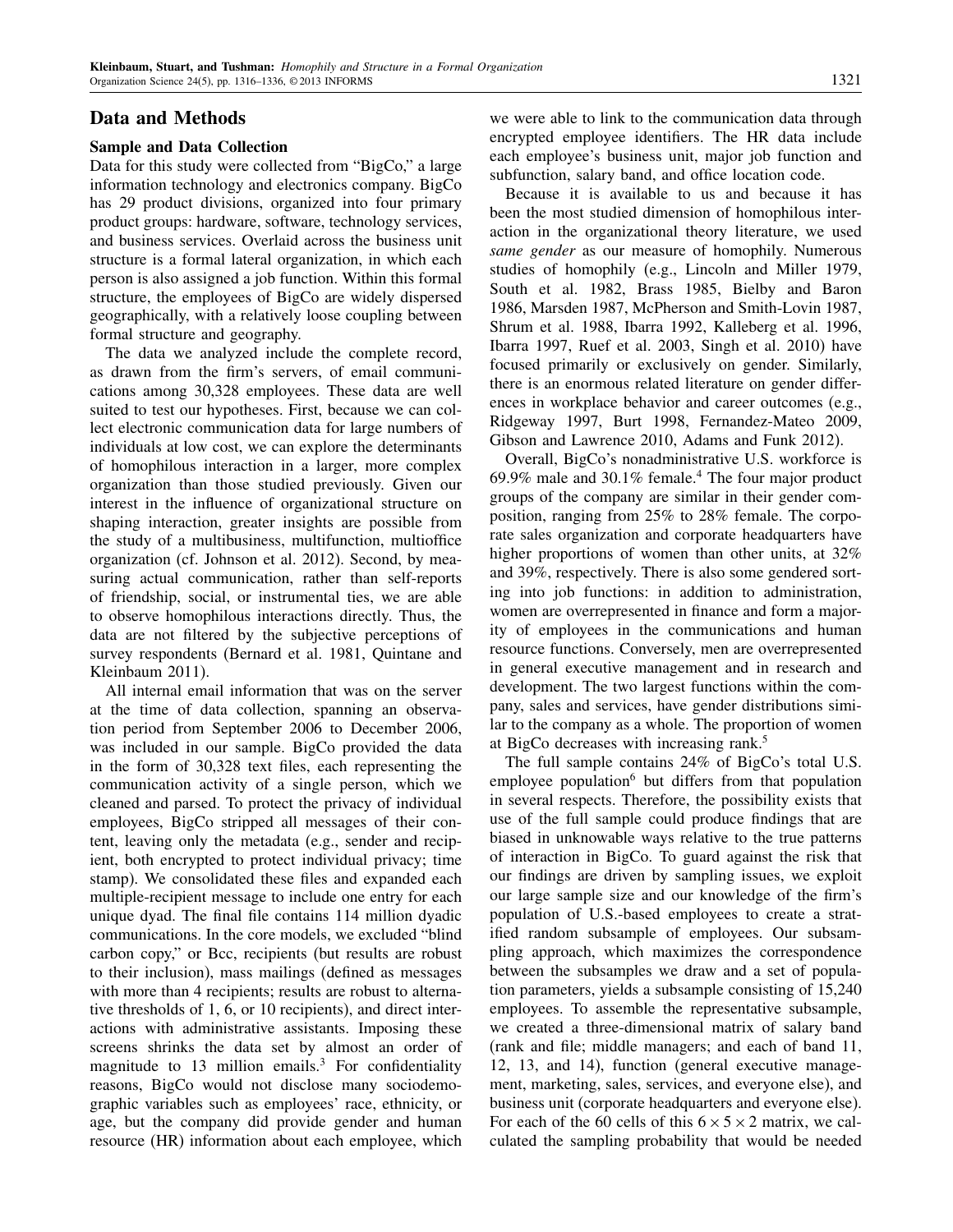to achieve a subsample rate of 12.1% of the U.S. population of the firm. We chose to make our subsample representative of only selected groups to maintain a large sample size; had we made our subsample representative across all variables, we would have diminished our sample to just 2.9% of the U.S. population of the firm. Once we had these probabilities, we randomly determined whether each person in the overall sample, given her salary band, job function, and business unit, would be included in the subsample. Importantly, the gender distribution of both the full sample and subsample are representative of the employee population. The analyses we will present are based on the more conservative, random subsample, but the findings do not substantively change from the full sample or in various random draws of the subsample.

### Estimation Approach

Scholars have proposed a number of methods to infer social networks from email data (e.g., Eckmann et al. 2004, Moody et al. 2005, Wuchty and Uzzi 2011). We follow the recent work by Wuchty and Uzzi and employ the "total volume" method: after cleaning and parsing the data, we collapsed them into a single cross section and created counts at the dyad level of the total number of  $i \leftrightarrow j$  messages, where i and j index all individuals in the sample. In other words, we constructed a cross-sectional data set with counts of the number of communications within unordered pairs of individuals. Within the emerging literature on inferring social networks from email data, this approach has been shown to reliably reflect individuals' perceptions of relations while balancing low levels of false-positive and falsenegative errors (Wuchty and Uzzi 2011). With the time axis compressed so that the data are structured as a single cross section, the communication matrix remains large and sparse. In fact, less than 0.5% of the approximately 116 million possible unordered cells in the email matrix are nonzero. Even given modern computing power, it is not expeditious to work with the full matrix of email communications among the 15,240 members of our quasi-random subsample of individuals.

Random sampling from the set of the 116 million dyads is one potential solution to this problem. However, this approach ignores the fact that the realized (nonzero) ties provide most of the information to identify the parameter estimates (Cosslett 1981, Imbens 1992, Lancaster and Imbens 1996). We therefore construct a "case cohort" data set by including in our dyadlevel regression models all nonzero cells and a random sample of zero cells (King and Zeng 2001), which are then weighted according to their probability of being drawn into the analysis sample (e.g., Russell et al. 2001, French et al. 2008). We do not stratify on the sampling of zeros; we simply draw the zero cells at random, with a probability set to generate an approximately 1:1 ratio of zero to nonzero observations (results are robust to alternative samples that include 5:1 and 10:1 ratios of zero to nonzero observations). This weighted sample reflects the complete pseudopopulation of all dyads comprised by two members of our quasi-random subsample of 15,240 individuals.

Our dependent variable is CommunicationFrequency, a count of the number of emails exchanged within each dyad.<sup>7</sup> To accommodate the case cohort data structure, we use a weighted quasi-maximum likelihood (QML) Poisson model. Because the Poisson is in the linear exponential family, the coefficient estimates are consistent as long as the mean of the data is correctly specified; no assumptions about the distribution of the data are required<sup>8</sup> (Gouriéroux et al. 1984, Wooldridge 1997, Silva and Tenreyro 2006). Thus, we estimate the likelihood that dyad-level covariates affect the frequency of interaction using models of the form

$$
E[Y_{ij} | X_{ij}] = \exp((X_{ij} + Z_{ij})\beta), \tag{1}
$$

where  $Y_{ij}$  is the count of emails exchanged (in both directions) between individuals i and j,  $X_{ii}$  is a vector of pair-level covariates,  $Z_{ij}$  is a vector of control variables, and  $\beta$  is a vector of regression coefficients.

We analyze the data as a cross section, forming a dependent variable by pooling email correspondences over a three-month period (October–December 2006). We then use the previous month's data (from September 2006) to construct lagged values for covariates that cannot reasonably be assumed to be exogenous. Given this cross-sectional design, we analyze the incidence of interaction among pairs of employees who are at risk of communicating. Therefore, the regressions estimate frequencies of communication, one dimension of tie strength (Reagans 2011), rather than the rate of formation of ties in as-yet-non-communicating dyads.

In dyad regressions, there is a well-known estimation problem: observations are likely to be nonindependent. In particular, dyad models are prone to two types of nonindependence that potentially can yield misleading results. First, interactions within a dyad are not independent: the number of emails actor  $i$  sends to actor  $j$ is dependent on the number of emails i receives from  $j$  (Quintane and Kleinbaum 2011). In our handling of the data, this problem is avoided because we analyze the total number of messages exchanged within the dyad; that is, the value  $Y_{ij}$  includes messages sent from i to j and from j to i;  $Y_{ji}$  does not appear in our analysis as a separate observation. The second concern is that each individual in a dyad appears in numerous other dyads, which introduces a common person effect (Kenny et al. 2006); that is,  $Y_{ij}$  may be correlated with  $Y_{ik}$ because some unobserved attribute of person  $i$  affects both values. This problem should not affect the parameter estimates, but it can cause standard errors to be underestimated (Kenny et al. 2006).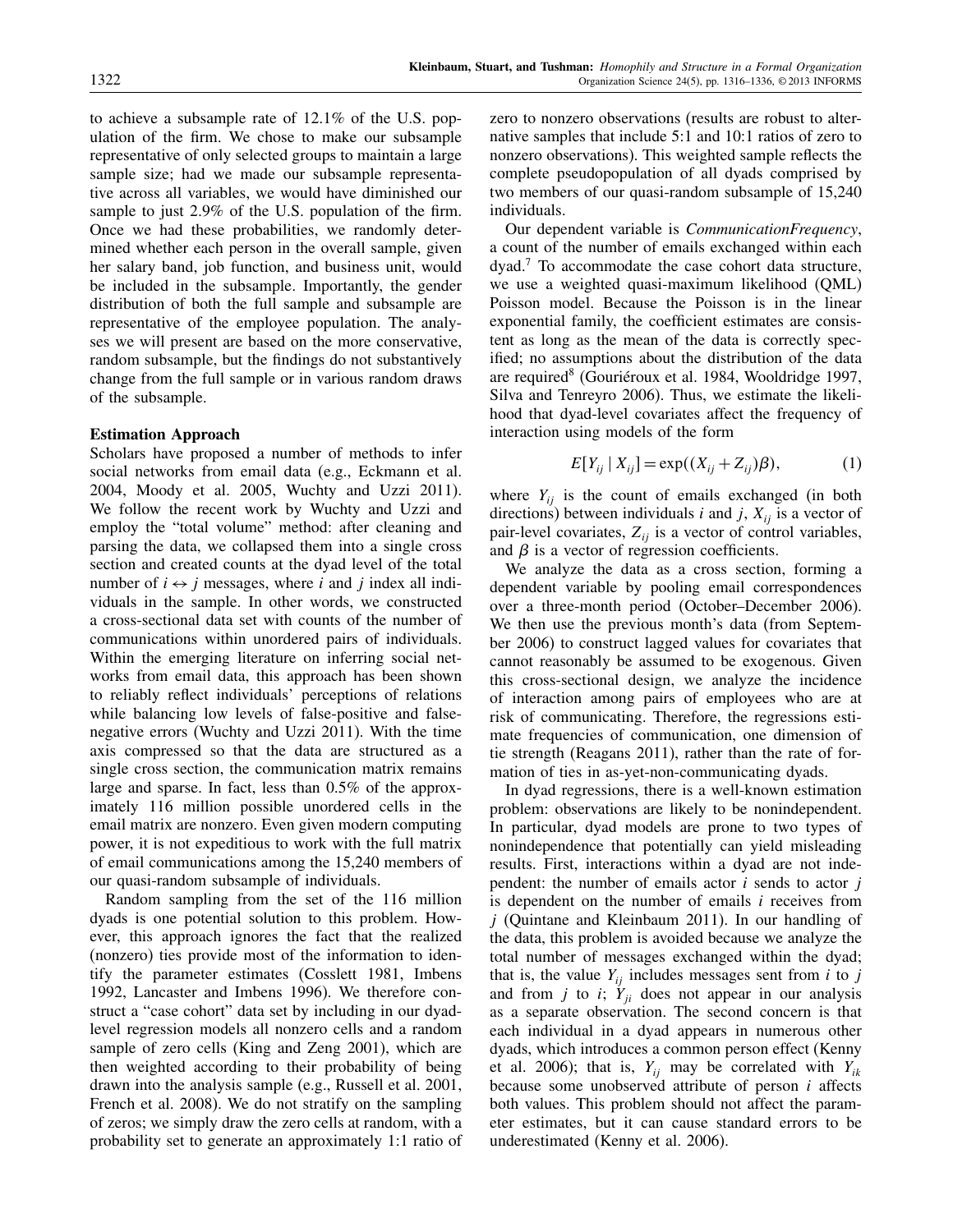We address the nonindependence problem by estimating robust standard errors that are simultaneously clustered on both members of a dyad. Cameron et al. (2011) developed this approach theoretically but only implemented it for ordinary least squares and logit regression. Because their approach was more generally robust (Lindgren 2010, Cameron et al. 2011), we develop clus\_nway.ado,<sup>9</sup> an implementation of it in Stata that is suitable for other estimators, including the Poisson quasi-maximum likelihood models we employ. As in the work of Cameron et al., standard errors are calculated in three separate, cluster-robust covariance matrices: one by clustering according to  $i$ , one by clustering according to  $j$ , and one by clustering according to their intersection. Standard errors in the regressions we report, which cluster on both dyad members, are estimated based on the matrix formed by adding the first two covariance matrices and subtracting the third. This approach is functionally similar to using the quadratic assignment procedure's bootstrap approach to adjusting standard errors in multiple regression (MR-QAP), but it can be implemented more quickly in large data sets (Cameron et al. 2011). Likewise, relative to exponential random graph modeling, this approach is feasible on much larger data sets and on networks with nondichotomous ties. Finally, we note that group memberships are nonnested, so employing multilevel models was not necessary.

### Independent Variables

The independent variables in our dyad-level regressions are all properties of the ijth pair of employees. Of primary interest in our analysis is a set of dummy variables that indicate whether or not two individuals, employees  $i$ and j, share the same affiliation across six different organizational and social groups. First, we include SameBU, defined to be 1 when  $i$  and  $j$  are in the same strategic business unit. BigCo has 29 business units that are organized into four business groups; additionally, corporate headquarters and the corporate sales force are treated as business units by the company and in our data. We include a SameFunction dummy variable to indicate whether employees  $i$  and  $j$  are in the same job function. BigCo classifies each employee in one of 13 different job functions: administration (consisting primarily of secretaries and other support personnel), communications, finance, general executive management, human resources, legal, manufacturing, marketing, research and development, supply chain, sales, services, and a catchall "other" category. Employees in our sample work in 289 offices scattered across all 50 U.S. states. We include a SameOffice dummy to indicate pairs of actors who are physically located in the same building.

To measure comembership in quasi-formal organizational structures that are not directly observable, we follow Kossinets and Watts's (2009) approach to identifying "implicit social foci." A social focus is any structure that creates interaction opportunities between two people (Feld 1981). Kossinets and Watts (2009, p. 419) defined an implicit social focus to be "social groups, sporting and cultural organizations, shared housing, and so forth," all of which likely play a significant role in shaping interaction patterns, but none of which was directly observable in their data. Similarly, we cannot directly observe membership in quasi-formal organizational structures at BigCo, such as work groups, committees, task forces, and formal reporting structures, but we know that membership in these groups or reporting lines shapes interactions within the company.

To infer the existence of these quasi-structures, we make use of the mass emails in the data. When two people receive the same mass email, we assume it indicates the presence of a common group affiliation (Kossinets and Watts 2009). Coreceipt of a large number of mass emails by two people may suggest that the two are comembers of a particularly active work group, reporting line, or task force, or it may indicate joint affiliation with multiple quasi-formal groups. The *SharedImplicit-*Foci variable is measured as the count of mass emails (i.e., emails with more than four recipients) that the two members of each dyad coreceive.

In operationalizing *SharedImplicitFoci* this way, we note two potential problems, which our approach is designed to avoid. First, it would be problematic to estimate the effect of shared social foci if the same emails created both a direct tie between the sender and recipient and a shared implicit focus between corecipients. For this reason, we construct the data so that direct ties are based on non-mass emails, and shared implicit foci are based on the disjoint set of mass emails. A related, conceptual problem of inference would result if a coreceived email (a covariate in our models) occurred chronologically after a direct exchange of email (our dependent variable). To avoid this situation, our SharedImplicit-Foci variable is based on data from September 2006, the month preceding the observation period of our dependent variable (October–December 2006).

We use two different specifications for gender: in our primary models, we include SameGender, set to 1 when i and *j* either are both male or are both female, and 0 otherwise. Therefore, the regressions we emphasize compare same-sex pairs to female–male dyads. In an extension of the core analysis, we then split the samegender effect by including separate covariates for Both-Male and BothFemale.

Our first four hypotheses anticipate that homophily will be stronger within formal and quasi-formal organizational units than across those boundaries. To test these predictions, we add to our baseline model interaction terms in successive models of SameBU, SameFunction, SameOffice, and SharedImplicitFoci, each by SameGender. These specifications test the hypotheses that the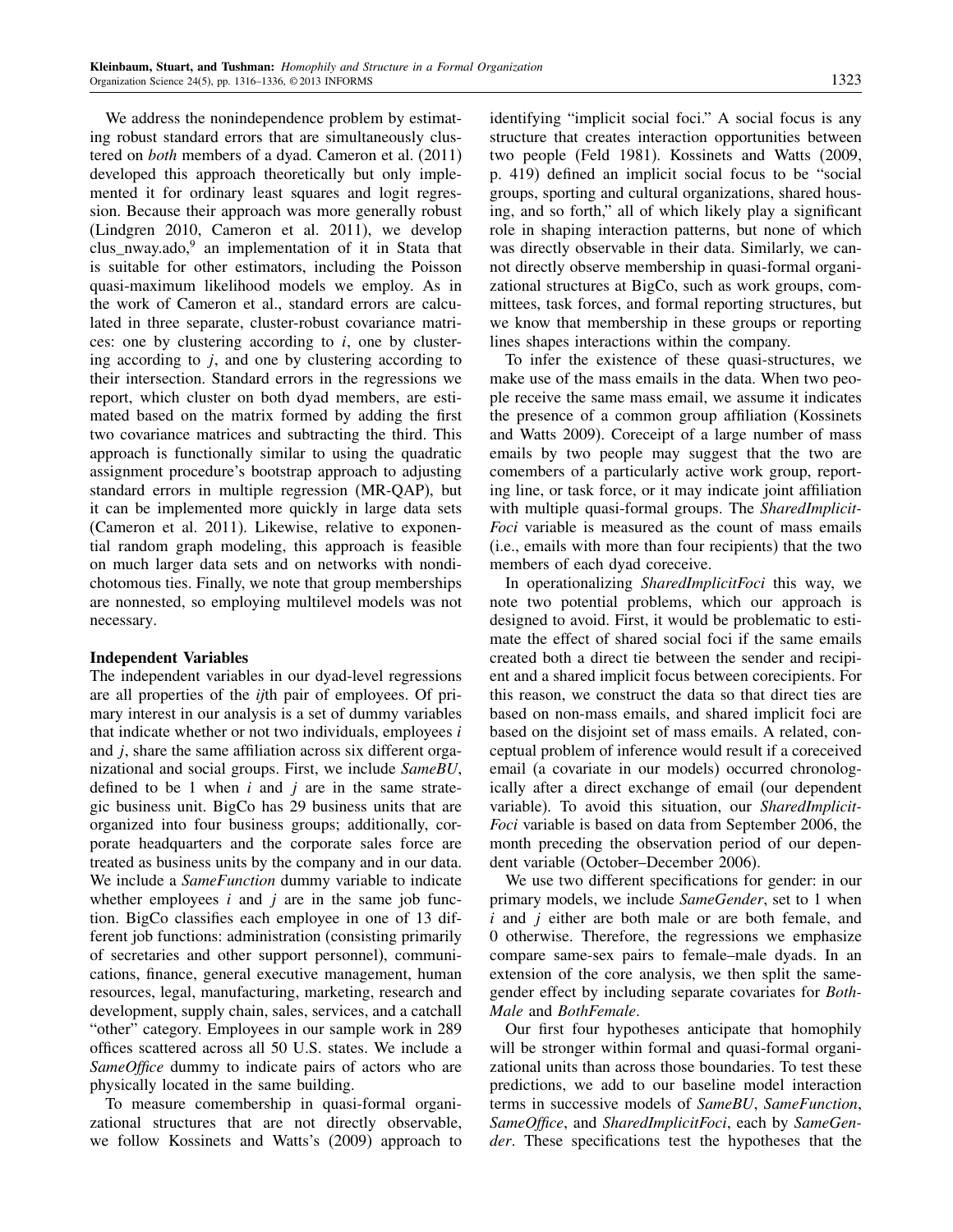difference in communication frequency between samegender and mixed-gender dyads is equal within, relative to across, units. A positive, significant interaction term is sufficient to reject the null hypothesis and to conclude that gender homophily is stronger within units than between them (for the effect of a similar interaction on dyadic tie strength, see Reagans 2011).

Hypothesis 6 posits that larger groups should afford more discretion, and therefore more latitude for choice homophily, than smaller groups. To test this hypothesis for each of our observable groups—business units, job functions, and office locations—we define variables of the type LargeFunction and SmallFunction; that is, we specify the group memberships of the dyad members into three mutually exclusive categories: pairs of people who are not in the same group, same-group dyads where the group is small, and same-group dyads where the group is large. Taking the example of job functions, one approach would be to estimate separate models on the small-function and large-function subsamples to see whether the SameGender interaction differs in small groups compared with large groups. We provide these results for intuition, but this approach offers no definitive test for whether the difference in effect sizes across models is statistically significant. To test the significance of the difference, we run a third model for each type of group in which the subsample analyzed includes dyads whose members are coemployed in either small or large functions. We estimate the difference in the magnitude of the *SameFunction* effect between small and large functions by including a covariate LargeFunction, set to 1 when the job function to which the dyad members are both assigned is large and to 0 when the job function to which both dyad members are assigned is small. Additionally, we include in the model the interaction  $LargeFunction \times SameGender$ . If Hypothesis 6 is correct, the coefficients of the *LargeFunction*  $\times$ SameGender interactions will be positive and statistically significant. Analogous variables are calculated for business units and offices; together, these represent the test statistics for Hypothesis 6.

Finally, in addition to examining gender homophily overall, our empirical extension section looks separately at homophily between men and homophily between women. To do this, we drop the covariate SameGender and replace it with covariates for the main effects of BothMale and BothFemale as well as interaction variables of the form  $BothMale \times SameBU$  and BothFemale  $\times$  SameBU. The former interaction variable tests the hypothesis that the difference in communication frequency between male–male dyads and mixed-gender dyads is greater within business units than across business units. Conversely, the latter interaction variable tests the hypothesis that the difference in communication frequency between female–female dyads and mixed-gender dyads is greater within business units than across business units.

## Control Variables

Because the unit of analysis is a potential pair of communicators, all covariates are specified as properties of dyads. The 13 job functions at BigCo are subdivided into 60 subfunctions, which we account for in the regressions with a SameSubfunction dummy variable. We also include Distance (logged), the natural logarithm of the estimated door-to-door (driving) distance in miles between employee  $i$  and employee  $j$ 's office buildings, plus one mile. The company has a 15-band salary hierarchy ranging from 0 (for employees in training) to 14. We include a *SameSalaryBand* dummy variable to indicate that both members of a dyad are in the same salary band. Finally, we control for the gender distribution of the environment surrounding the dyad by including, for example, BU%Women, the cumulative percentage of women in  $i$ 's and  $j$ 's business units, as well as similar controls for the gender distributions of  $i$ 's and j's job functions and home offices. We chose to specify these control variables as percentages rather than as levels to capture effects of gender composition independent of group size. However, results are substantively similar when these controls are respecified as either raw counts or log-transformed counts of the number of women.

In addition to clustering by each dyad member, we also control for communication volumes directly. We include *EmailVolume* (logged), the natural logarithm of 1 plus the number of emails the two actors exchanged with all other (non– $i - j$ ) partners in our sample to adjust for the fact that the individuals within the sample have differential propensities to communicate. If we excluded these volume controls, our results would indicate additional communications in which men or women engage on the margin, as opposed to shifts in the distribution of a fixed number of communications across potential recipients. (As we report below, there are, in fact, significant gender differences in the volume of communication: women at BigCo send and receive more emails than men do.) Unreported results reveal the same pattern of results in models that exclude communication volume controls. Although we take comfort in the similar findings, we prefer to include volume controls to better account for unobserved heterogeneity in communication behavior.

# Results and Discussion

Descriptive statistics appear in Tables 1(a) and 1(b). Table 1(a) describes individual-level email activity, broken down by gender. Surprisingly, we find that women, on average, have a higher total email volume than men. The average woman at the company exchanged 2,850 messages during the observation period, compared with 2,564 for the average man  $(p < 0.01)$ . This higher total results from both a larger number of contacts and a larger average frequency of interaction within each dyad  $(p < 0.01)$ . We also find that women, on average, have a higher proportion of female contacts than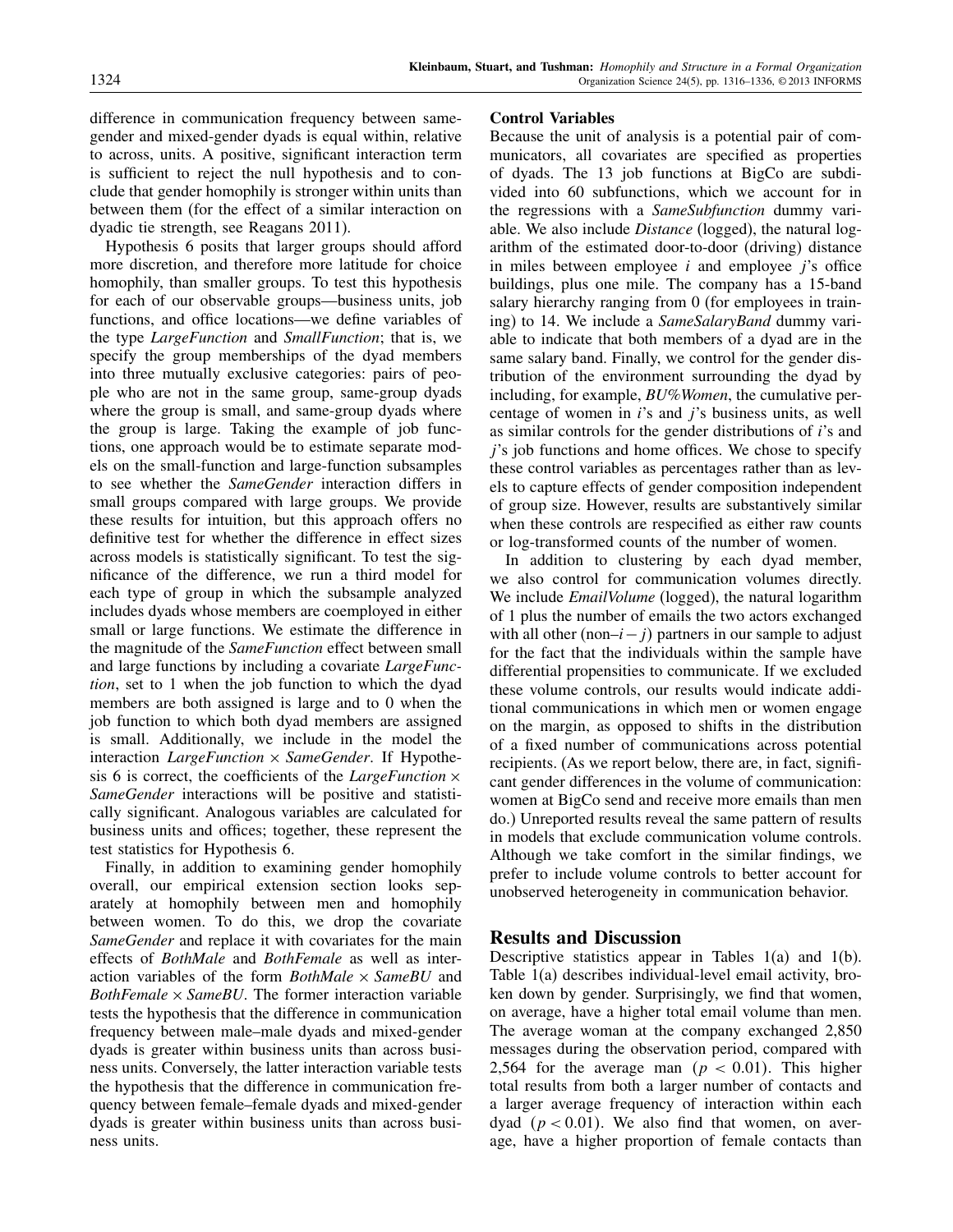|  |  |  |  | Table 1(a) Descriptive Statistics for Individual-Level Email Patterns by Gender |  |  |  |  |
|--|--|--|--|---------------------------------------------------------------------------------|--|--|--|--|
|--|--|--|--|---------------------------------------------------------------------------------|--|--|--|--|

| Gender |                 |                   | Avg. dyadic<br>frequency |                    | Gender distribution of contacts (%) |                    |                    |                    |                    |                     |  |  |
|--------|-----------------|-------------------|--------------------------|--------------------|-------------------------------------|--------------------|--------------------|--------------------|--------------------|---------------------|--|--|
|        | Total<br>volume | Average<br>degree |                          | Overall            | Same BU                             | Across BUs         | Same<br>office     | Across<br>offices  | Same<br>function   | Across<br>functions |  |  |
| Male   | 2.564           | 38.2              | 12.4                     | M: 69.9<br>F: 30.1 | M: 70.6<br>F: 29.4                  | M: 67.1<br>F: 32.9 | M: 72.0<br>F: 28.0 | M: 68.8<br>F: 31.2 | M: 71.7<br>F: 28.3 | M: 62.0<br>F: 38.0  |  |  |
| Female | 2.850           | 46.4              | 13.3                     | M: 57.8<br>F: 42.2 | M: 57.3<br>F: 42.7                  | M: 59.4<br>F: 40.6 | M: 58.8<br>F: 41.2 | M: 57.7<br>F: 42.3 | M: 57.1<br>F: 42.9 | M: 55.2<br>F: 44.8  |  |  |

Notes. "Total volume" includes both the mass emails used to measure implicit social foci as well as the non-mass emails used to measure direct communication. The rest of the table is based only on the non-mass, non-Bcc emails that comprise our dependent variable. The columns under "Gender distribution of contacts (%)" indicate the gender distribution of the average man's and the average woman's contacts, both within and across business unit (BU), office, and functional boundaries. Univariate t-tests indicate that total volume, average degree, average dyadic frequency, and the overall gender distribution of contacts differ significantly between men and women ( $p < 0.01$ ). Additionally, both men's contacts and women's contacts have different gender distributions within (compared to across) business units, job functions, and offices ( $p < 0.05$ ). M, male; F, female.

#### Table 1(b) Descriptive Statistics for Dyad-Level Variables

|                             | Weighted pseudopopulation |             |         | Communicating dyads only | Noncommunicating dyads only |           |  |
|-----------------------------|---------------------------|-------------|---------|--------------------------|-----------------------------|-----------|--|
|                             | Mean                      | <b>SD</b>   | Mean    | <b>SD</b>                | Mean                        | <b>SD</b> |  |
| CommunicationFrequency      | 0.0186                    | 1.2832      | 10.9370 | 29.0979                  | $\Omega$                    | $\Omega$  |  |
| SameBU (%)                  | 17.23                     | 37.76       | 59.00   | 49.18                    | 17.15                       | 37.70     |  |
| SameFunction (%)            | 31.67                     | 46.52       | 60.63   | 48.86                    | 31.62                       | 46.50     |  |
| SameOffice (%)              | 1.43                      | 11.88       | 14.38   | 35.09                    | 1.41                        | 11.79     |  |
| SharedImplicitFoci (time 0) | 0.0245                    | 0.5854      | 2.7829  | 7.7087                   | 0.0197                      | 0.4784    |  |
| SameGender (%)              | 57.77                     | 49.39       | 58.62   | 49.25                    | 57.77                       | 49.39     |  |
| BothMale (%)                | 48.57                     | 49.98       | 44.50   | 49.70                    | 48.58                       | 49.98     |  |
| BothFemale (%)              | 9.20                      | 28.90       | 14.12   | 34.82                    | 9.19                        | 28.89     |  |
| SameSalaryBand (%)          | 23.02                     | 42.10       | 32.47   | 46.83                    | 23.01                       | 42.09     |  |
| Distance (logged)           | 6.373                     | 1.383       | 5.212   | 2.568                    | 6.374                       | 1.379     |  |
| EmailVolume (logged)        | 6.258                     | 0.814       | 6.848   | 0.713                    | 6.257                       | 0.813     |  |
| BU%Women                    | 36.94                     | 8.61        | 36.73   | 9.49                     | 36.94                       | 8.61      |  |
| JobFunction%Women           | 13.99                     | 1.96        | 15.09   | 4.26                     | 13.98                       | 1.95      |  |
| Office%Women                | 36.14                     | 6.73        | 36.92   | 7.47                     | 36.14                       | 6.73      |  |
| No. of observations         |                           | 113,108,944 |         | 198.081                  |                             | 221.854   |  |

Note. Here, statistics are reported separately for the weighted pseudopopulation, which approximates the entire population of dyads; the subsample of communicating dyads; and the subsample of noncommunicating dyads.

men do  $(p < 0.01)$ . Table 1(a) shows gender differences in patterns of homophilous interaction. The average male in BigCo maintains an overall contact distribution that reflects the gender composition of the company almost precisely: 69.9% of his contacts are other men, and 30.1% are women. Conversely, women are overrepresented in the communication networks of women: 42.2% of a typical female's contact network are female, whereas only 30% of BigCo employees are female. Said differently, the average female employee of BigCo has almost exactly the same number of men in her network as does the average male employee (difference is not statistically significant): women have 26.6 male contacts on average (57.8% of 46.4), whereas men have 26.7 male contacts (69.9% of 38.2). But the typical female employee also has an average of 19.6 women in her network, whereas the typical male has only 11.5 women in his  $(p < 0.01)$ . Thus, the data reveal that the additional conversations that women initiate are far more likely to be with other women.

Table 1(a) also reports the gender composition of interactions within versus across organizational units. The numbers in this table are unadjusted and purely descriptive. The table indicates that the average man in the sample has a gender distribution of contacts that is shifted slightly in favor of men for interactions within his own business unit (70.6%), office location (72.0%), and job function (71.7%) relative to the overall distribution of 69.9% male. Conversely, the average man's interactions across business units, offices, and functions include a slightly lower proportion of same-gender ties. Similarly, the average woman interacts with other women in her own business unit at a slightly higher rate compared with across business units. But when we examine office and function boundaries, the pattern of results reverses. Women have a higher proportion of their cross-office (42.3%) and cross-functional (44.8%)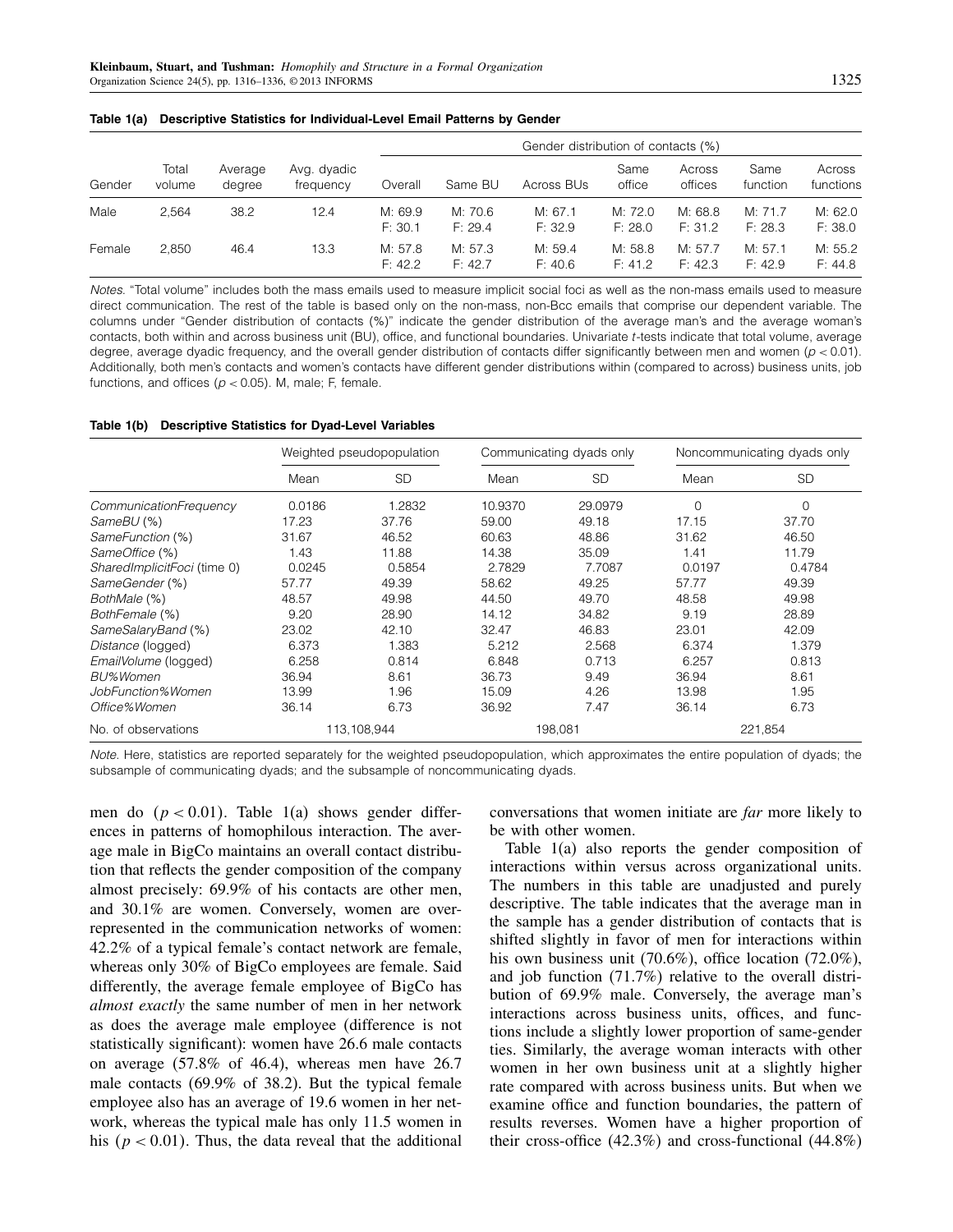ties with women relative to their within-office (41.2%) and within-function (42.9%) contacts, though all numbers in this table are unadjusted for risk set differences in the within- versus across-organizational-unit gender composition.

Descriptive statistics of dyad-level variables appear in Table 1(b). The first set of columns shows means and standard deviations for dyad-level variables in the weighted sample, which reflects the entire pseudopopulation of dyads. For comparison, we also show descriptive statistics for the sample of communicating dyads and the random sample of noncommunicating dyads. A correlation matrix for the weighted pseudopopulation appears in Table 2.

Table 3 presents dyad-level Poisson quasi-maximum likelihood regression models of the frequency of email exchange in BigCo. Model 1 provides baseline estimates and shows positive, significant (both statistically and substantively) main effects on communication of comembership in formal structural groups (business units and job functions), geographic units (offices), quasi-formal organizational structures (indicated by shared implicit foci), and social categories (gender). The single largest organizational effect on the rate of communication is sharing the same business unit affiliation. When individuals  $i$  and  $j$  are in the same business unit, they interact at  $exp(1.822) = 6.18$  times the rate of otherwise similar dyads that span different business units. The effects of being in the same function and subfunction are large as well: two individuals in the same function communicate at  $exp(0.755) = 2.13$  times the rate of those who are in different functions, ceteris paribus. Two individuals who also are in the same subfunction communicate at 3.22 times the rate of those who are in the same function but not the same subfunction (equal to  $exp(1.169)$ ); combining these effects indicates that those in the same function and subfunction communicate at 6.84 times the baseline rate (equal to  $exp(0.755 + 1.169)$ ).

Turning next to geography, we include a dummy variable indicating whether employees  $i$  and  $j$  are in the same office and the log of the distance between them. SameOffice has a very large effect on the rate: two individuals communicate at  $exp(0.836 \times$ SameOffice–0.190 × ln(distance+1 mile)) times the rate as otherwise identical cross-office pairs. Compared to two employees separated by just 100 miles, two people in the same office communicate 5.53 times more frequently. Relative to a dyad separated by the mean geographic distance in the sample (1,026 miles), two people in the same office communicate at 8.61 times that rate.

Shared implicit foci also exert an effect on interaction, but their magnitude is significantly weaker. The median number of coreceived emails during the month of September, conditional on a nonzero value, is three; two people who coreceive just three emails in September exchange  $14\%$   $(1.14 = \exp(0.043 \times 3))$  more messages during the subsequent quarter than an otherwise similar dyad with no shared implicit foci. Dyad members in the 90th percentile of coreceived messages (again, conditional on a nonzero value) are predicted to exchange 2.2 times more emails than otherwise similar dyad members who do not share an implicit focus. We note that when Kossinets and Watts (2009) included a similar covariate for shared implicit foci in their regressions, the demographic similarity variables in their models lost significance. Their interpretation of this pattern of results is that because university extracurricular activities are fully discretionary, endogenous selection into social foci explains all the variance in homophilous communication. Once they controlled for social foci, the effects of homophily disappear. By contrast, we find a positive effect of gender homophily, even when controlling for shared implicit foci: overall, same-gender dyad members exchange emails at a rate 24% higher  $(1.24 = \exp(0.220))$  than that of mixed-gender pairs. When we split this effect by gender (see Model 1 in

|  |  |  | Table 2 Correlation Matrix for Dyad-Level Variables in the Pseudopopulation ( $N = 113, 108, 944$ ) |  |
|--|--|--|-----------------------------------------------------------------------------------------------------|--|
|--|--|--|-----------------------------------------------------------------------------------------------------|--|

|                                  | (1)      | (2)                        | (3)             | (4)             | (5)      | (6)                      | (7)      | (8)      | (9)              | (10)             | (11)  | (12)  | (13)  |
|----------------------------------|----------|----------------------------|-----------------|-----------------|----------|--------------------------|----------|----------|------------------|------------------|-------|-------|-------|
| (1) CommunicationFrequency       |          |                            |                 |                 |          |                          |          |          |                  |                  |       |       |       |
| (2) SameBU                       | 0.022    |                            |                 |                 |          |                          |          |          |                  |                  |       |       |       |
| (3) SameFunction                 | 0.013    | 0.264                      |                 |                 |          |                          |          |          |                  |                  |       |       |       |
| (4) SameOffice                   | 0.025    | 0.042                      | 0.025           |                 |          |                          |          |          |                  |                  |       |       |       |
| (5) SharedImplicitFoci (time 0)  | 0.191    | 0.048                      | 0.034           | 0.050           |          |                          |          |          |                  |                  |       |       |       |
| (6) SameGender                   | 0.001    | $-0.004$                   |                 | $0.032 - 0.004$ | 0.002    |                          |          |          |                  |                  |       |       |       |
| (7) BothMale                     | $-0.001$ | $-0.015$                   |                 | $0.052 - 0.008$ | $-0.001$ | 0.832                    |          |          |                  |                  |       |       |       |
| (8) BothFemale                   | 0.003    |                            | $0.019 - 0.036$ | 0.006           | 0.004    | 0.271                    | $-0.309$ |          |                  |                  |       |       |       |
| (9) SameSalaryBand               | 0.003    | 0.001                      | $-0.004$        | 0.005           | 0.013    | 0.013                    | 0.017    | $-0.007$ |                  |                  |       |       |       |
| (10) Distance (logged)           |          | $-0.018$ $-0.050$ $-0.007$ |                 |                 |          | $-0.563 - 0.034 - 0.001$ | $-0.002$ |          | $0.002 - 0.005$  |                  |       |       |       |
| (11) <i>EmailVolume</i> (logged) | 0.013    | $-0.002 - 0.127$           |                 | 0.006           |          | $0.019 - 0.062 - 0.106$  |          | 0.077    |                  | $0.006 - 0.034$  |       |       |       |
| $(12)$ BU%Women                  | $-0.001$ |                            | $0.049 - 0.156$ | 0.009           |          | $-0.012 - 0.059 - 0.097$ |          | 0.066    | $-0.008 - 0.047$ |                  | O 085 |       |       |
| (13) JobFunction%Women           | 0.011    |                            | $0.159 - 0.071$ | 0.019           |          | $0.009 - 0.052 - 0.115$  |          | 0.111    |                  | $-0.003 - 0.035$ | 0.140 | 0.233 |       |
| (14) Office%Women                | 0.001    |                            | $0.045 - 0.035$ | 0.018           | 0.001    | $-0.058 - 0.098$         |          | 0.070    | $-0.012 - 0.081$ |                  | 0.122 | 0.106 | 0.198 |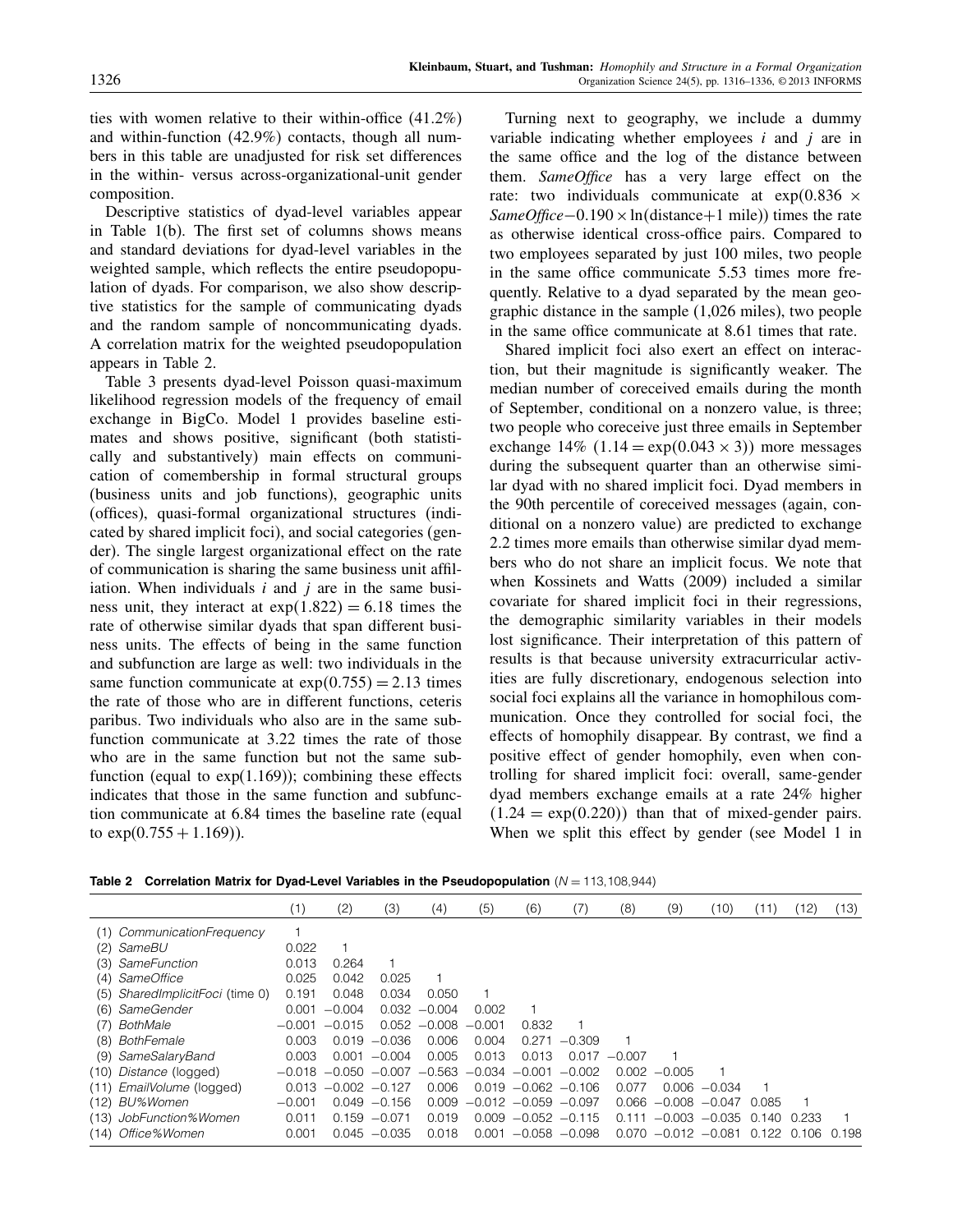|                                 | Model 1      | Model 2               | Model 3             | Model 4          | Model 5               | Model 6               |
|---------------------------------|--------------|-----------------------|---------------------|------------------|-----------------------|-----------------------|
| <b>SameBU</b>                   | 1.822        | 1.703                 | 1.821               | 1.825            | 1.819                 | 1.764                 |
|                                 | $(0.032)$ ** | $(0.055)$ **          | $(0.032)$ **        | $(0.031)$ **     | $(0.032)$ **          | $(0.040)$ **          |
| <b>SameFunction</b>             | 0.755        | 0.757                 | 0.675               | 0.759            | 0.766                 | 0.758                 |
|                                 | $(0.046)$ ** | $(0.046)$ **          | $(0.071)$ **        | $(0.042)$ **     | $(0.043)$ **          | $(0.047)$ **          |
| SharedImplicitFoci (time 0)     | 0.043        | 0.043                 | 0.043               | 0.040            | 0.044                 | 0.042                 |
|                                 | $(0.002)$ ** | $(0.002)$ **          | $(0.002)$ **        | $(0.004)$ **     | $(0.002)$ **          | $(0.004)$ **          |
| SameOffice                      | 0.836        | 0.838                 | 0.839               | 0.860            | 0.505                 | 0.568                 |
|                                 | $(0.095)$ ** | $(0.095)$ **          | $(0.095)$ **        | $(0.091)$ **     | $(0.176)$ **          | $(0.133)$ **          |
| SameGender                      | 0.220        | 0.076                 | 0.122               | 0.187            | 0.103                 | 0.021                 |
|                                 | $(0.046)$ ** | $(0.027)$ **          | $(0.029)$ **        | $(0.031)$ **     | $(0.029)$ **          | (0.035)               |
| SameBU x SameGender             |              | 0.197<br>$(0.067)$ ** |                     |                  |                       | 0.095<br>$(0.043)*$   |
| SameFunction x SameGender       |              |                       | 0.137<br>$(0.068)*$ |                  |                       | 0.016<br>(0.045)      |
| SharedImplicitFoci x SameGender |              |                       |                     | 0.004<br>(0.005) |                       | 0.002<br>(0.004)      |
| SameOffice x SameGender         |              |                       |                     |                  | 0.538<br>$(0.183)$ ** | 0.459<br>$(0.130)$ ** |
| SameSubfunction                 | 1.169        | 1.167                 | 1.168               | 1.161            | 1.154                 | 1.152                 |
|                                 | $(0.066)$ ** | $(0.065)$ **          | $(0.065)$ **        | $(0.052)$ **     | $(0.057)$ **          | $(0.051)$ **          |
| Distance (logged)               | $-0.190$     | $-0.190$              | $-0.190$            | $-0.190$         | $-0.190$              | $-0.190$              |
|                                 | $(0.011)$ ** | $(0.011)$ **          | $(0.011)$ **        | $(0.011)$ **     | $(0.011)$ **          | $(0.011)$ **          |
| SameSalaryBand                  | 0.358        | 0.357                 | 0.357               | 0.345            | 0.356                 | 0.350                 |
|                                 | $(0.041)$ ** | $(0.040)$ **          | $(0.040)$ **        | $(0.036)$ **     | $(0.039)$ **          | $(0.037)$ **          |
| EmailVolume (logged)            | 1.505        | 1.506                 | 1.506               | 1.516            | 1.502                 | 1.508                 |
|                                 | $(0.034)$ ** | $(0.034)$ **          | $(0.034)$ **        | $(0.036)$ **     | $(0.035)$ **          | $(0.035)$ **          |
| <b>BU%Women</b>                 | $-0.007$     | $-0.008$              | $-0.008$            | $-0.008$         | $-0.008$              | $-0.008$              |
|                                 | $(0.002)$ ** | $(0.002)$ **          | $(0.002)$ **        | $(0.002)$ **     | $(0.002)$ **          | $(0.002)$ **          |
| JobFunction%Women               | 0.044        | 0.045                 | 0.045               | 0.044            | 0.048                 | 0.047                 |
|                                 | $(0.006)$ ** | $(0.006)$ **          | $(0.006)$ **        | $(0.006)$ **     | $(0.006)$ **          | $(0.006)$ **          |
| Office%Women                    | $-0.014$     | $-0.014$              | $-0.014$            | $-0.014$         | $-0.014$              | $-0.014$              |
|                                 | $(0.002)$ ** | $(0.002)$ **          | $(0.002)$ **        | $(0.003)$ **     | $(0.002)$ **          | $(0.002)$ **          |
| Constant                        | $-14.475$    | $-14.395$             | $-14.426$           | $-14.498$        | $-14.421$             | $-14.396$             |
|                                 | $(0.286)$ ** | $(0.281)$ **          | $(0.282)$ **        | $(0.283)$ **     | $(0.272)$ **          | $(0.278)$ **          |

No. of observations 408,622 408,622 408,622 408,622 408,622 408,622

Table 3 Poisson QML Models of Frequency of Dyadic Communication

Note. Multiway, cluster-robust standard errors are in parentheses.

<sup>∗</sup>Significant at 5%; ∗∗significant at 1%.

Table 5), we find that male–male dyads exhibit no significant homophily overall  $(p > 0.7)$ , whereas female– female dyads communicate 62% more than an otherwise similar mixed-gender pair  $(1.62 = \exp(0.482))$ . We infer from this that selection into shared implicit foci is more task-directed and less self-selected in firms than in universities.

#### Hypothesis Tests

To test our hypotheses that actors are more likely to choose same-gender communication partners within opportunity structures, we introduce to the baseline models interactions between comembership in structural units and comembership in social categories. Results of Model 2 in Table 3 indicate that relative to same-gender dyad members who are not in the same business unit, same-gender dyad members who are in the same business unit communicate 6.7 times as much  $(\exp(\beta_{SameBU} + \beta_{SameBU \times SameGender}) = \exp(1.703 +$  $(0.197)$ ). This ratio is significantly higher than that implied by the main effect of  $SameBU$  alone  $(6.2 =$  $exp(1.703)$ ). Said differently, the SameGender effect is amplified by 22%  $(1.22 = \exp(\beta_{SameBU \times SameGender}) =$  $exp(0.197)$  in SameBU dyads compared with dyads where members are not employed in the same business unit, as indicated by the positive and significant ( $p <$ 0.01) coefficient of  $SameBU \times SameGender$ . This finding provides support for Hypothesis 1.

Likewise, Model 3 indicates that for dyads with members employed in the same job function, the SameGender effect is  $15\%$  larger  $(1.15 =$  $exp(\beta_{SameFunction \times SameGender}) = exp(0.137))$  than for dyads with members *not* in the same job function ( $p < 0.05$ ). This finding provides support for Hypothesis 2. In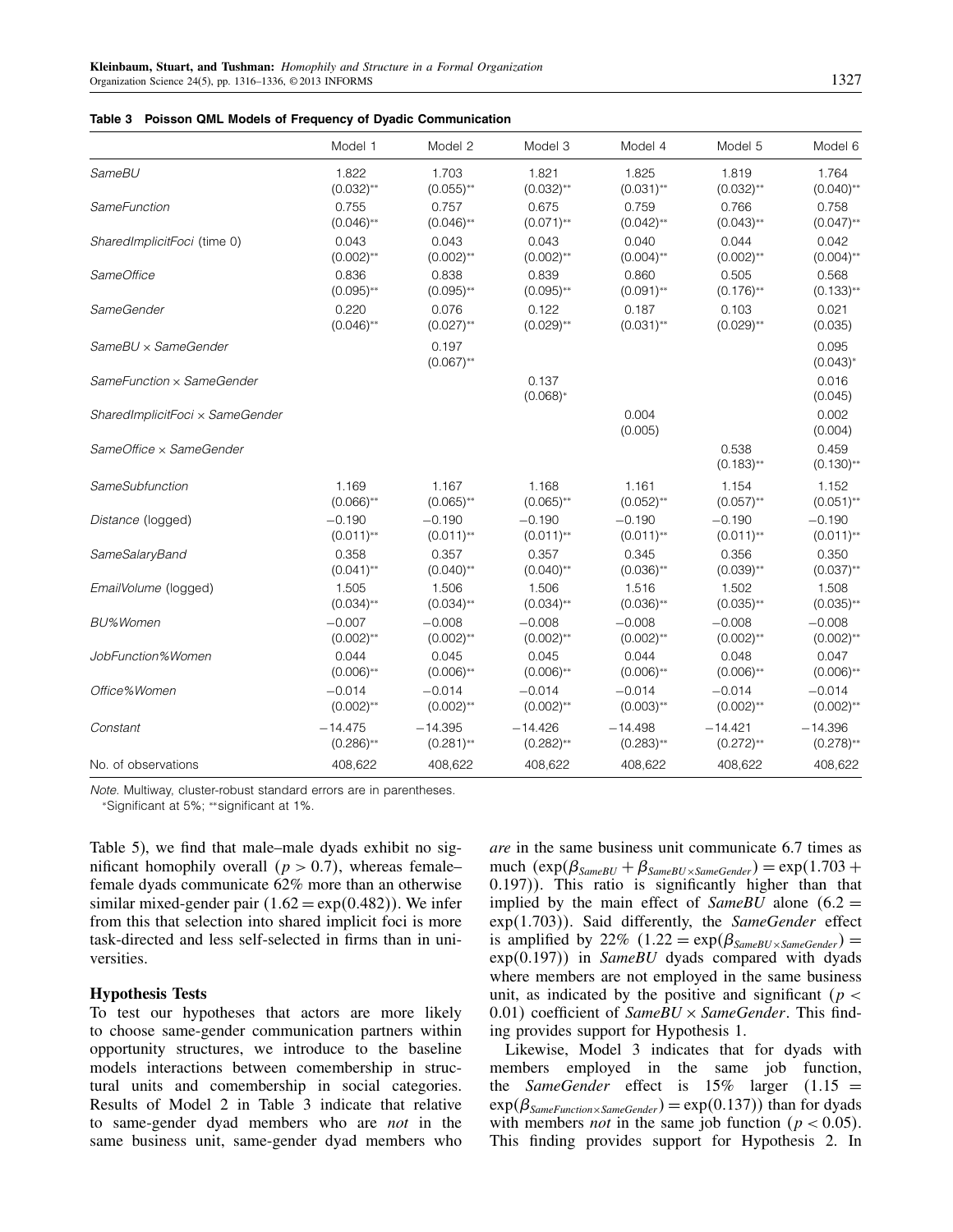Model 4, we test the hypothesis that quasi-formal organizational structure plays a similar role in creating opportunity for and constraint on interaction. The coefficient on the *SharedImplicitFoci*  $\times$  *SameGender* interaction is positive, as predicted, but statistically insignificant. We find no overall evidence to support Hypothesis 3, but we will return to it in an extension to our hypothesis tests. In Model 5, we find a positive, significant coefficient on the  $SameGender \times SameOffice$  interaction. Relative to dyad members who are not in the same office, dyad members who are in the same office experience a *SameGender* effect that is  $71\%$  larger  $(1.71)$  =  $\exp(\beta_{\textit{SameOffice} \times \textit{SameGender}}) = \exp(0.538)$  with  $p < 0.01$ ). This finding provides support for Hypothesis 4.

Hypothesis 5 argues that the effect of homophily on rates of interaction would be greater for dyads in which both members are in the same office, compared with its effect on dyads with both members in the same business units or functions. The logic for this prediction is that within-office communications are those most likely to have a heavy social component, because these are the most discretionary interactions. Inspection of Models 2–5 indicates that the coefficient magnitude of the SameOffice  $\times$  SameGender interaction term in Model 5 is far larger than the corresponding interactions in Models 2–4. We also ran a full panel of interactions in Model 6, including each of the four interactions entered severally in Models 2–5. Results indicate that when estimated jointly, only the interactions of SameBU and SameOffice with SameGender remain significant. Whereas the  $SameBU \times SameGender$  interaction is diminished by half, relative to Model 2, the SameOffice  $\times$  SameGender interaction is diminished by just 15% relative to Model 5. And the SameOffice  $\times$ SameGender interaction is by far the largest in magnitude in Model 6. We interpret these results as evidence in support of Hypothesis 5.

We test Hypothesis 6, that larger groups afford more discretion in selecting communication partners, and therefore more homophily, than smaller groups, in Table 4. We compare small business units with fewer than 275 people against large business units with over 3,000 people, small functions with fewer than 210 people against larger functions with over 400 people, and small offices with as few as 21 people against larger offices with more than 200 people. Table 3 established that the base rate of homophilous interaction is higher within groups than across group boundaries by focusing on the interaction between SameGender and, for example, SameBU. In Table 4, we compare the magnitude of the SameGender effect in large business units against its effect in small business units through a subsample analysis of dyads located in the same business unit. Because all dyads in the analysis share group affiliations by construction, we test Hypothesis 6 by comparing the main

effect of SameGender in large groups against that in small groups.

Models 1 and 2 in Table 4 show separate estimates of the SameGender effect for dyads with both members in large business units or with both members in small business units, respectively. Consistent with Hypothesis 6, the same gender effect is positive and significant in the large business unit subsample (Model 1), but not in the small business unit subsample (Model 2). To test the statistical significance of this difference, we estimate these effects jointly in Model 3, which includes both samelarge-business-unit dyads and same-small-business-unit dyads in the same regression. We differentiate between these two groups by including the covariate LargeBU, a binary indicator that equals 1 for the former group and 0 for the latter group. $10$ 

We test Hypothesis 6 by examining interactions of SameGender with covariates indicating that dyad members are coemployed in large (versus small) groups in Table 4. The positive, significant  $(p < 0.05)$  interaction coefficient of  $LargeBU \times SameGender$  indicates that relative to dyads in small business units, dyads in larger business units experience a larger interaction effect between SameBU and SameGender. This result is not only statistically significant, it is practically significant as well: the *SameGender* premium is more than twice as large  $(\exp(0.738)) = 2.09$  in large business units compared with small business units. Analogous results for job function appear in Models 4–6 and for office location in Models 7–9. Across all three types of groups, the same-gender interaction is stronger in large groups than in small groups, providing support for Hypothesis  $6.<sup>11</sup>$ 

Empirical Extension: Male–Female Differences. To tease apart any differences in gender homophily among males from gender homophily among females, we turn to Table 5, in which we replace the SameGender variable with two variables: BothMale and BothFemale, each of which is estimated relative to the baseline of a mixed-gender dyad.<sup>12</sup> Additionally, we drop the volume control from Table 5 so that our findings can reflect the observed gender differences in total communication volume. Model 1 replicates the baseline regression from Table 3, but with the homophily covariate split by gender. It shows that the baseline rate of homophilous interaction is driven by women (62% more than male–female dyads:  $exp[0.482] = 1.62$ . By contrast, male–male communications are no more likely than male–female interactions. Other results of Model 1 are substantively similar to those reported in Table 3.

Across the rest of Table 5, however, we find that the gender-comingled results of Table 3 mask significant gender-based differences in communication patterns. Starting with men, we find in Models 3 and 4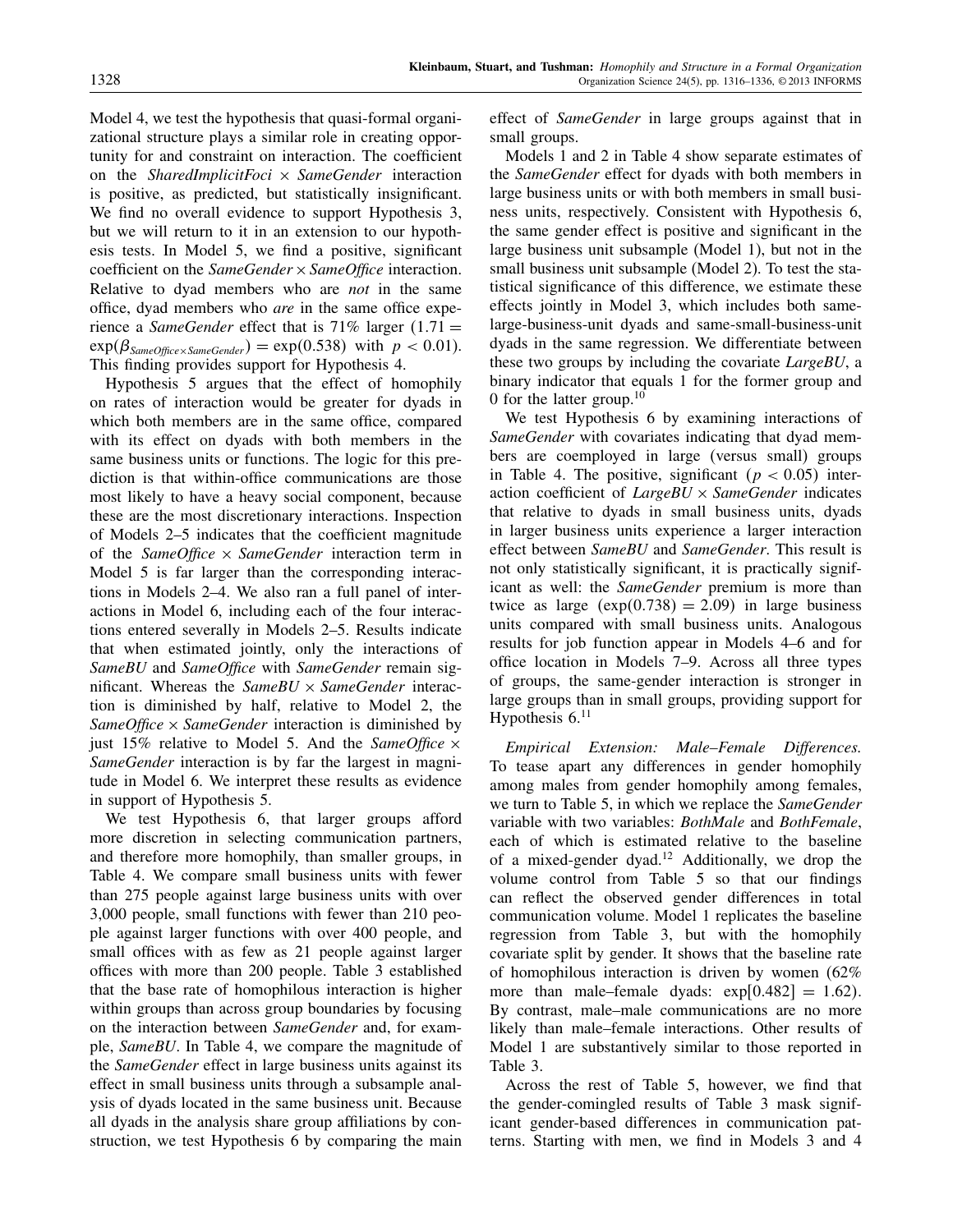|                                   |                       | <b>Business units</b> |                          | Job functions         |                      |                          |                       | Offices               |                          |  |
|-----------------------------------|-----------------------|-----------------------|--------------------------|-----------------------|----------------------|--------------------------|-----------------------|-----------------------|--------------------------|--|
|                                   | Large                 | Small                 | Both                     | Large                 | Small                | Both                     | Large                 | Small                 | <b>Both</b>              |  |
|                                   | (Model 1)             | (Model 2)             | (Model 3)                | (Model 4)             | (Model 5)            | (Model 6)                | (Model 7)             | (Model 8)             | (Model 9)                |  |
| <b>SameGender</b>                 | 0.234                 | $-0.269$              | $-0.503$                 | 0.241                 | 0.490                | $-0.662$                 | 0.399                 | $-0.149$              | $-0.168$                 |  |
|                                   | $(0.052)$ **          | (0.253)               | (0.342)                  | $(0.055)$ **          | (0.389)              | (0.450)                  | $(0.118)$ **          | (0.243)               | (0.293)                  |  |
| SameBU                            |                       |                       |                          | 1.990<br>$(0.038)$ ** | 1.312<br>$(0.626)*$  | 1.987<br>$(0.038)$ **    | 1.687<br>$(0.111)$ ** | 3.357<br>$(0.562)$ ** | 1.727<br>$(0.107)$ **    |  |
| <b>SameFunction</b>               | 1.383<br>$(0.077)$ ** | 0.336<br>(0.333)      | 1.284<br>$(0.075)$ **    |                       |                      |                          | 0.822<br>$(0.142)$ ** | $-0.381$<br>(0.439)   | 0.753<br>$(0.139)$ **    |  |
| SameOffice                        | 1.847<br>$(0.089)$ ** | 1.110<br>$(0.317)$ ** | 1.802<br>$(0.089)$ **    | 2.053<br>$(0.083)$ ** | 0.883<br>$(0.442)^*$ | 2.049<br>$(0.083)$ **    |                       |                       |                          |  |
| LargeBU                           |                       |                       | $-3.520$<br>$(0.212)$ ** |                       |                      |                          |                       |                       |                          |  |
| LargeBU x SameGender              |                       |                       | 0.738<br>$(0.344)^*$     |                       |                      |                          |                       |                       |                          |  |
| LargeFunction                     |                       |                       |                          |                       |                      | $-2.237$<br>$(0.291)$ ** |                       |                       |                          |  |
| LargeFunction $\times$ SameGender |                       |                       |                          |                       |                      | 0.902<br>$(0.450)*$      |                       |                       |                          |  |
| LargeOffice                       |                       |                       |                          |                       |                      |                          |                       |                       | $-2.826$<br>$(0.271)$ ** |  |
| LargeOffice x SameGender          |                       |                       |                          |                       |                      |                          |                       |                       | 0.567<br>$(0.313)^{+}$   |  |
| SharedImplicitFoci (time 0)       | 0.047                 | 0.049                 | 0.047                    | 0.042                 | 0.023                | 0.042                    | 0.037                 | 0.032                 | 0.036                    |  |
|                                   | $(0.002)$ **          | $(0.007)$ **          | $(0.002)$ **             | $(0.002)$ **          | $(0.014)^+$          | $(0.002)$ **             | $(0.004)$ **          | $(0.008)$ **          | $(0.004)$ **             |  |
| <b>SameSubfunction</b>            | 1.177                 | 1.273                 | 1.194                    | 1.125                 | 2.583                | 1.125                    | 1.385                 | 0.794                 | 1.383                    |  |
|                                   | $(0.057)$ **          | $(0.332)$ **          | $(0.058)$ **             | $(0.055)$ **          | $(1.001)$ **         | $(0.055)$ **             | $(0.152)$ **          | $(0.383)*$            | $(0.147)$ **             |  |
| SameSalaryBand                    | 0.230                 | $-0.090$              | 0.224                    | 0.345                 | 0.533                | 0.344                    | 0.272                 | $-0.026$              | 0.264                    |  |
|                                   | $(0.056)$ **          | (0.296)               | $(0.057)$ **             | $(0.050)$ **          | (1.905)              | $(0.050)$ **             | $(0.122)*$            | (0.207)               | $(0.115)*$               |  |
| EmailVolume (logged)              | 1.678                 | 1.408                 | 1.659                    | 1.476                 | 1.361                | 1.472                    | 1.345                 | 0.827                 | 1.311                    |  |
|                                   | $(0.051)$ **          | $(0.213)$ **          | $(0.050)$ **             | $(0.038)$ **          | $(0.554)$ *          | $(0.037)$ **             | $(0.088)$ **          | $(0.159)$ **          | $(0.084)$ **             |  |
| <b>BU%Women</b>                   | 0.023                 | $-0.025$              | 0.021                    | 0.017                 | $-0.052$             | 0.017                    | 0.014                 | $-0.084$              | 0.012                    |  |
|                                   | $(0.003)$ **          | $(0.014)^+$           | $(0.003)$ **             | $(0.003)$ **          | (0.037)              | $(0.003)$ **             | $(0.007)^*$           | $(0.039)^*$           | $(0.007)^+$              |  |
| JobFunction%Women                 | 0.031                 | 0.053                 | 0.034                    | 0.028                 | 0.129                | 0.030                    | $-0.011$              | 0.071                 | $-0.007$                 |  |
|                                   | $(0.008)$ **          | (0.035)               | $(0.007)$ **             | $(0.009)$ **          | (0.140)              | $(0.009)$ **             | (0.016)               | (0.048)               | (0.016)                  |  |
| Office%Women                      | $-0.019$              | 0.030                 | $-0.017$                 | $-0.011$              | $-0.002$             | $-0.012$                 | $-0.029$              | $-0.018$              | $-0.028$                 |  |
|                                   | $(0.004)$ **          | $(0.016)^+$           | $(0.004)$ **             | $(0.004)$ **          | (0.024)              | $(0.004)$ **             | $(0.008)$ **          | (0.012)               | $(0.007)$ **             |  |
| Constant                          | $-16.611$             | $-10.472$             | $-12.873$                | $-15.583$             | $-11.239$            | $-13.300$                | $-12.134$             | $-3.871$              | $-9.046$                 |  |
|                                   | $(0.401)$ **          | $(1.468)$ **          | $(0.426)$ **             | $(0.300)$ **          | $(4.319)$ **         | $(0.423)$ **             | $(0.672)$ **          | $(1.810)^*$           | $(0.692)$ **             |  |

#### Table 4 Poisson QML Models of Frequency of Dyadic Communication Within Groups, Comparing the Magnitude of the Effect in Small vs. Large Groups

Note. Multiway, cluster-robust standard errors are in parentheses.

<sup>+</sup>Significant at 10%; <sup>∗</sup>significant at 5%; ∗∗significant at 1%.

that BothMale is insignificant in its main effect on communication and in its interactions with SameFunction and SharedImplicitFoci. Models 2 and 5 show significant interactions of BothMale with SameBU and Same-Office, respectively. However, these effects partially offset negative and significant main effects of BothMale in those models. Within business units, homophily among men is insignificant  $(\exp[-0.116 + 0.180] = 1.07; p >$ 0.38); across business units, men actually communicate 11% less with other men than they do with women  $\exp[-0.116] = 0.89$ . It appears that the only place where gender homophily among men is positive and statistically significant is within office locations, where men interact with other men  $60\%$  more  $(exp[0.594 0.121$ ] = 1.60) than they do with women (and even within offices, gender homophily is weaker among men than it is among women;  $p < 0.055$ ). This fact buttresses support for Hypothesis 5, that comembership in offices will play the most significant role in fostering homophily. In contrast, gender homophily among women appears to be pervasive at BigCo. All six models in Table 5 include positive, statistically significant main effects of BothFemale, suggesting that communication among women is amplified by as much as 60% relative to male–female communication rates, both within and across the boundaries we study (the magnitude of this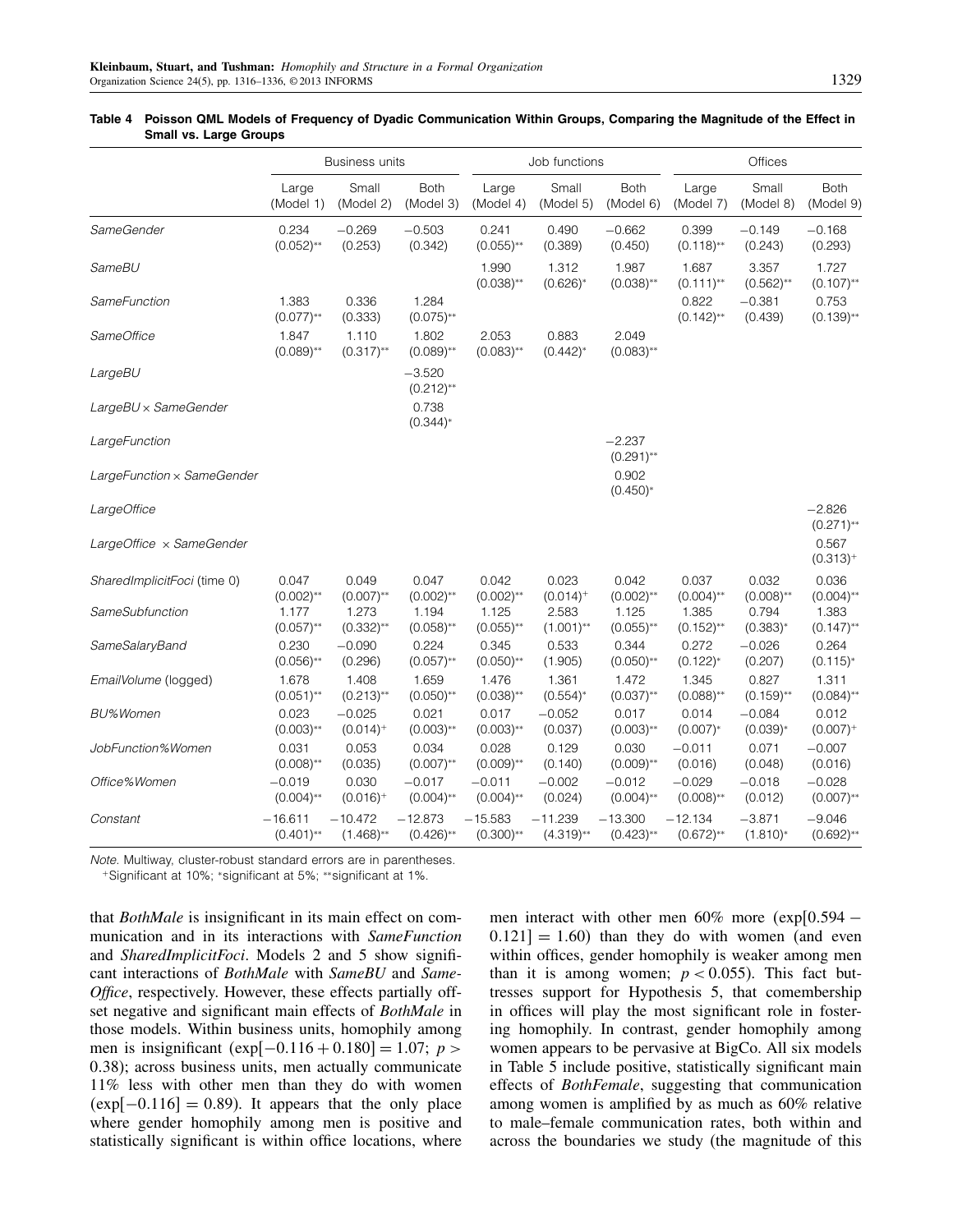| Table 5 Poisson QML Models of Frequency of Dyadic Communication, Examining Interactions Separately for Male and Female |  |
|------------------------------------------------------------------------------------------------------------------------|--|
| <b>Same-Gender Dyads</b>                                                                                               |  |

|                                 | Model 1      | Model 2               | Model 3               | Model 4               | Model 5               | Model 6                |
|---------------------------------|--------------|-----------------------|-----------------------|-----------------------|-----------------------|------------------------|
| <b>SameBU</b>                   | 1.843        | 1.754                 | 1.850                 | 1.835                 | 1.839                 | 1.771                  |
|                                 | $(0.030)$ ** | $(0.048)$ **          | $(0.031)$ **          | $(0.030)$ **          | $(0.030)$ **          | $(0.038)$ **           |
| <b>SameFunction</b>             | 0.559        | 0.559                 | 0.493                 | 0.540                 | 0.567                 | 0.526                  |
|                                 | $(0.039)$ ** | $(0.039)$ **          | $(0.057)$ **          | $(0.039)$ **          | $(0.038)$ **          | $(0.046)$ **           |
| SharedImplicitFoci (time 0)     | 0.036        | 0.036                 | 0.036                 | 0.041                 | 0.036                 | 0.044                  |
|                                 | $(0.002)$ ** | $(0.002)$ **          | $(0.002)$ **          | $(0.006)$ **          | $(0.002)$ **          | $(0.006)$ **           |
| SameOffice                      | 0.883        | 0.882                 | 0.888                 | 0.825                 | 0.585                 | 0.452                  |
|                                 | $(0.082)$ ** | $(0.081)$ **          | $(0.082)$ **          | $(0.076)$ **          | $(0.127)$ **          | $(0.103)$ **           |
| <b>BothMale</b>                 | 0.014        | $-0.116$              | 0.009                 | 0.057                 | $-0.121$              | $-0.169$               |
|                                 | (0.042)      | $(0.031)$ **          | (0.035)               | $(0.030)^+$           | $(0.029)$ **          | $(0.039)$ **           |
| <b>BothFemale</b>               | 0.482        | 0.442                 | 0.237                 | 0.432                 | 0.436                 | 0.299                  |
|                                 | $(0.045)$ ** | $(0.041)$ **          | $(0.046)$ **          | $(0.040)$ **          | $(0.037)$ **          | $(0.051)$ **           |
| SameBU x BothMale               |              | 0.180<br>$(0.061)$ ** |                       |                       |                       | 0.178<br>$(0.046)$ **  |
| SameBU x BothFemale             |              | 0.055<br>(0.069)      |                       |                       |                       | $-0.118$<br>$(0.060)*$ |
| SameFunction x BothMale         |              |                       | 0.011<br>(0.063)      |                       |                       | $-0.064$<br>(0.049)    |
| SameFunction × BothFemale       |              |                       | 0.365<br>$(0.073)$ ** |                       |                       | 0.300<br>$(0.061)$ **  |
| SharedImplicitFoci x BothMale   |              |                       |                       | $-0.007$<br>(0.006)   |                       | $-0.009$<br>(0.006)    |
| SharedImplicitFoci x BothFemale |              |                       |                       | 0.022<br>$(0.004)$ ** |                       | 0.020<br>$(0.004)$ **  |
| SameOffice x BothMale           |              |                       |                       |                       | 0.594<br>$(0.126)$ ** | 0.734<br>$(0.102)$ **  |
| SameOffice x BothFemale         |              |                       |                       |                       | 0.174<br>(0.160)      | 0.062<br>(0.135)       |
| SameSubfunction                 | 1.242        | 1.241                 | 1.238                 | 1.258                 | 1.233                 | 1.245                  |
|                                 | $(0.041)$ ** | $(0.041)$ **          | $(0.041)$ **          | $(0.045)$ **          | $(0.038)$ **          | $(0.046)$ **           |
| Distance (logged)               | $-0.225$     | $-0.225$              | $-0.224$              | $-0.220$              | $-0.224$              | $-0.220$               |
|                                 | $(0.010)$ ** | $(0.010)$ **          | $(0.010)$ **          | $(0.010)$ **          | $(0.010)$ **          | $(0.010)$ **           |
| SameSalaryBand                  | 0.324        | 0.324                 | 0.323                 | 0.338                 | 0.325                 | 0.341                  |
|                                 | $(0.036)$ ** | $(0.035)$ **          | $(0.036)$ **          | $(0.029)$ **          | $(0.034)$ **          | $(0.029)$ **           |
| Office%Women                    | $-0.004$     | $-0.004$              | $-0.004$              | $-0.003$              | $-0.004$              | $-0.006$               |
|                                 | (0.003)      | (0.003)               | (0.003)               | (0.002)               | $(0.002)^+$           | $(0.003)*$             |
| <b>BU%Women</b>                 | 0.086        | 0.086                 | 0.086                 | 0.087                 | 0.088                 | $-0.003$               |
|                                 | $(0.006)$ ** | $(0.006)$ **          | $(0.006)$ **          | $(0.006)$ **          | $(0.006)$ **          | (0.002)                |
| JobFunction%Women               | $-0.007$     | $-0.007$              | $-0.006$              | $-0.006$              | $-0.006$              | 0.089                  |
|                                 | $(0.003)*$   | $(0.003)*$            | $(0.003)*$            | $(0.003)*$            | $(0.003)*$            | $(0.006)$ **           |
| Constant                        | $-5.130$     | $-5.068$              | $-5.092$              | $-5.210$              | $-5.097$              | $-5.137$               |
|                                 | $(0.166)$ ** | $(0.160)$ **          | $(0.160)$ **          | $(0.150)$ **          | $(0.162)$ **          | $(0.155)$ **           |
| Observations                    | 408,622      | 408,622               | 408,622               | 408,622               | 408,622               | 408,622                |

Note. Multiway, cluster-robust standard errors are in parentheses.

<sup>+</sup>Significant at 10%; <sup>∗</sup>significant at 5%; ∗∗significant at 1%.

effect is greater in magnitude than the BothMale effect with  $p < 0.01$  in all models). These effects are further heightened within job functions ( $\beta_{\textit{SameFunction} \times \textit{BothFemale}} =$ 0.365 with  $p < 0.01$  in Model 3) and quasi-formal structures  $(\beta_{\text{SharedImplicitFoci} \times \text{BothFemale}} = 0.022$  with  $p < 0.01$ in Model 4). These findings are robust to specifying interactions severally (Models 2–5) or as a full model (Model 6). The latter finding provides partial support for Hypothesis 3. We will return to the implications of these findings in the Conclusion.

To summarize our empirical results, comembership in business units, job functions, quasi-formal organizational structures, and office buildings all amplify the effect of gender homophily on dyadic communication. These effects are especially pronounced in large groups, which afford more discretionary choice compared with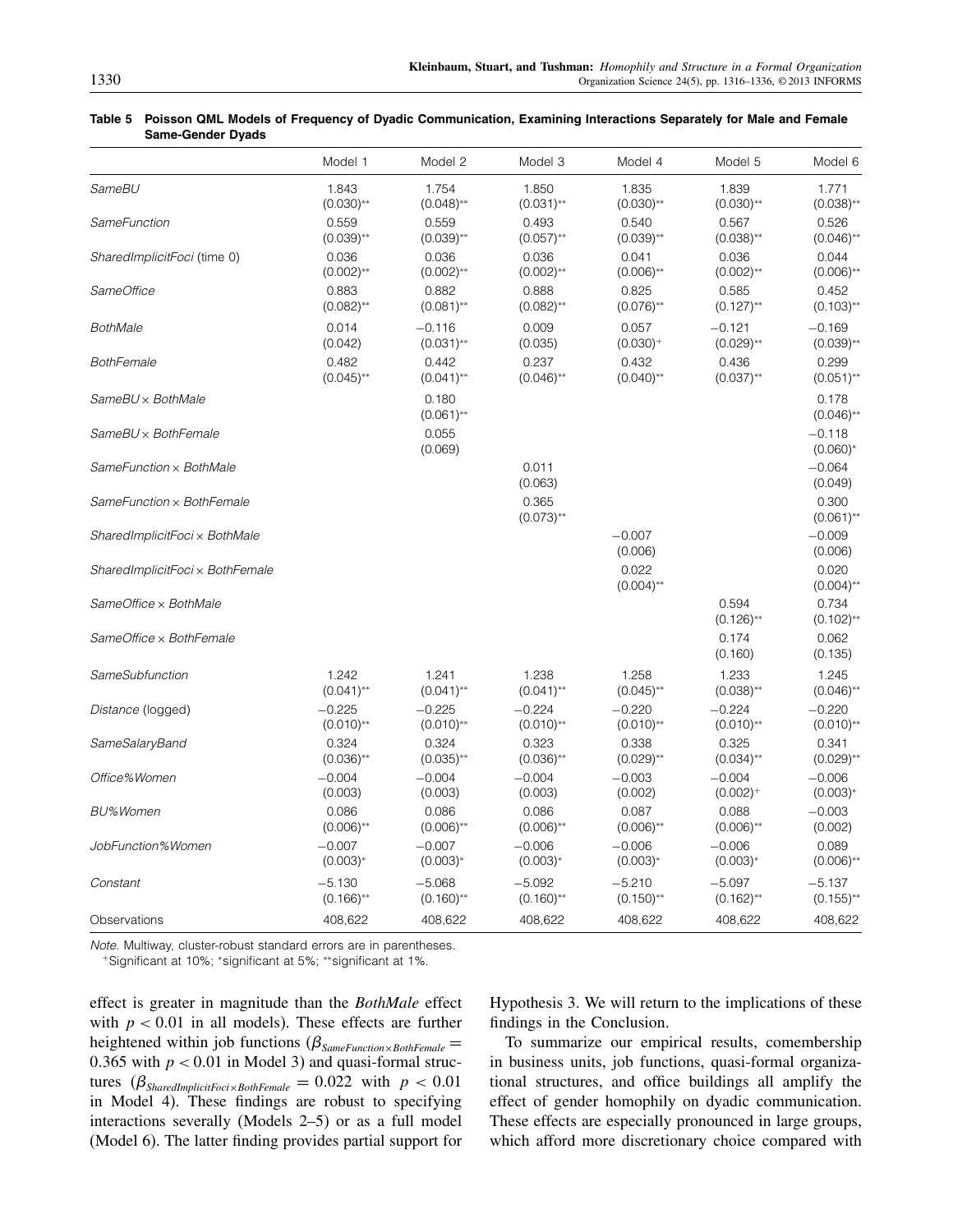small groups, and in offices, where communication is laden with social content and more likely to be discretionary. We interpret these results as evidence in support of our theory that business units, job functions, quasi-formal structures, and, most of all, office locations each create both opportunity for and constraint on interactions. Within the constraints of the opportunity structure defined by these boundaries, individuals engage in discretionary interactions that are guided by choice homophily.

## Conclusion

We have long known that homophily is a twin-engine phenomenon. The motors are individual preference to interact with similar others and differential opportunities to associate based on how people sort, self-select, or are selected into physical and social locations. Within organizations, we argue that much of this sorting transpires through the formal organizational structure, which delimits individuals' intraorganizational social worlds by determining with whom they are professionally interdependent or physically colocated. Within organizationally given sets of potential communication partners, we argue that individuals have more discretion to select specific alters, and therefore they will engage in more homophilous exchanges in the thick interactions that occur within organizational units, relative to the more episodic communications that span the boundaries of formal and quasi-formal organizational structures. This is especially true in large groups, which afford more choice in interaction partners than do small ones. Our empirical analysis of email communications among employees of a large information technology firm generally confirms these hypotheses.

We also explored male–female differences in interaction patterns in BigCo's email network. Here, we found that women have a greater number of contacts than men. We cannot know the broader context of this finding because we do not possess data on all means of communication. The result could indicate systematic gender differences in the use of email relative to other communication media, although we found no suggestion of this in our exploratory interviews at BigCo, nor have prior studies observed gender differences in the use of email in business organizations (e.g., Gefen and Straub 1997). Therefore, we suspect this result indicates substantive differences in network structure: women in BigCo communicate more than men, and they do so by adding other women to their networks. We also found sex differences in how gender interacts with organizational and geographic boundaries to influence the level of homophily in communications. The higher baseline rate of homophily we observe in women is insensitive to business unit or office boundaries; that is, women communicate at an elevated rate with other women both inside their business units and offices and across those boundaries. Job functions and quasi-formal structures further amplify homophily among women. Men, in contrast, only seem to experience any significant gender homophily within office locations. We find the gender difference in both communication rates and interaction patterns to be striking and a promising avenue for future research.

There are several possible, admittedly speculative, explanations for these results. The first is an inherent gender difference, in which women in modern-day organizations have networks that are more collaborative and less focused on parochial interests or within-unit loyalties than those that men have (Borgatti and Cross 2003). Recent research suggests that culturally influenced implicit attitudes toward collaboration may indeed affect the structure of social networks (Srivastava and Banaji 2011), and there may be a systematic gender difference in implicit attitudes. In fact, there is work to suggest that women tend to be more collaborative than men (Eagly and Carli 2003). The possibility therefore exists that women have a greater propensity to collaborate, which leads them to transcend the business unit and geographic boundaries that appear to constrain men. When traversing these boundaries, women appear more likely to communicate with other women.

A second possible explanation for this result is that women communicate with one another more often because they are effectively excluded from the male power structure of the firm. The classic literature on gender and managerial networks argued that women are largely excluded from the "shadow structure...of power" in organizations (Kanter 1977, p. 164). Although the situation women encounter in the labor market has clearly improved in the years since Kanter's analysis of "Indsco" (Kaufman 2010), such arguments are not yet relegated to the annals of business history. In a more recent incarnation, Groysberg (2010) argued that women face "institutional barriers" to creating strong working relations. If women respond to all-male cliques by creating ties with other women (Casciaro and Piskorski 2005)—even those outside their business units and offices—that too could explain our results. A third possibility is that women are connecting with one another as a result of unobservable (to us) programs specifically designed to enhance women's networks in the company. BigCo does have some such programs, although the communication differences between the sexes are too substantial to be fully explained by such initiatives. Furthermore, to the extent that they are effective, we would expect that they would be at least partially accounted for by the measure of shared implicit foci. Thus, the differences in gender homophily within versus across offices is net of the effect of such programs.

To begin to adjudicate between these explanations, we note that women are both more central and more broadly connected in the internal BigCo email network, as shown in the descriptive statistics of Table  $1(a)$ . These findings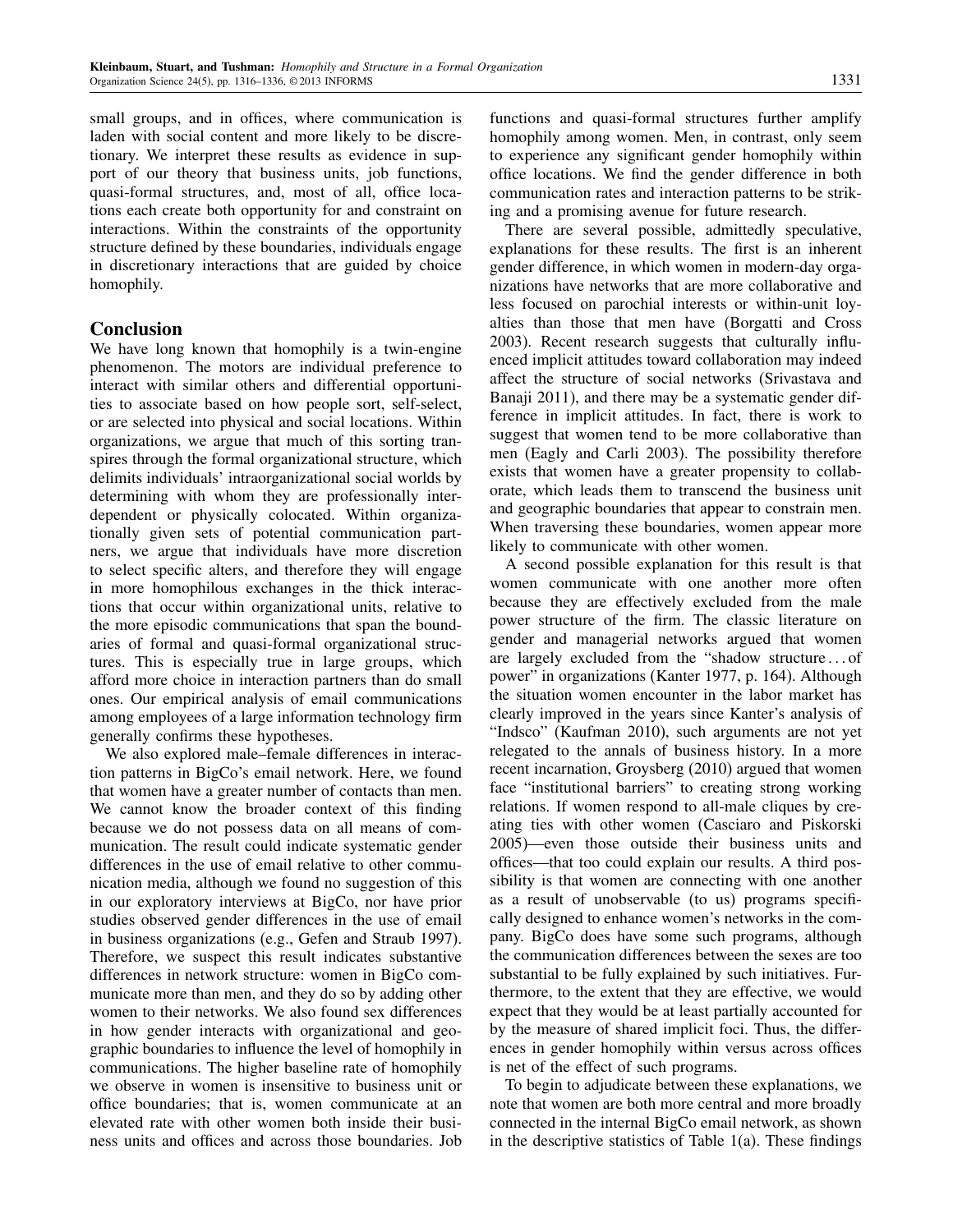are consistent with the possibility that lateral communication among women serves to reinforce, not undermine, their positions in the organization. Thus, our results suggest—though we do not claim that they prove—that homophilous interaction can actually help to span formal organizational boundaries that are otherwise difficult to traverse (Simmel 1902, Blau and Schwartz 1984, Alderfer 1987). Consequently, a more complete picture of both formal and informal structure reveals a situation in which homophily with respect to one category (in our study, gender) can actually serve to broaden a person's network with respect to another category (office and business unit). $^{13}$ 

We conclude with several notes of caution. First, and most significantly, our data describe just a single company. Although we analyze a vast data set, we have no basis for any claim of generalizability beyond the single organization we study. This limitation is particularly important because we cannot know the degree to which our findings depend on the particular composition and organizational structure of the firm we study. We do not believe that our results are an artifact of an idiosyncratic structure—indeed, a multidivisional structure is typical of large, complex firms—but we cannot claim that our results apply to any firm but BigCo. Furthermore, as Ely (1994) has demonstrated, gender dynamics are played out on a stage in which the overall gender composition of an organization matters, in contrast to purely personcentered views in which gender roles are assumed to be intrinsic. Like its formal structure, BigCo's gender composition is fairly typical of U.S.-headquartered companies in its sector. Nevertheless, we really cannot know whether or how the findings on the differing network structures of men and women may be influenced by the company's overall gender composition.

This latter point also raises a second limitation of our study: of necessity, we have treated the sorting of individuals into organizational locations to be exogenous to the incidence of communication in dyads. Although we believe this assumption to be a reasonable first approximation, to the extent that it is violated, the implications for the regression results are unknowable. For instance, individuals may select (or be selected) into business units, job functions, and offices to be near to their close contacts, and these alters may be disproportionately of the same gender. If an employee chooses a position in a (relatively) gender-skewed organizational unit and subsequently finds many organizationally proximate colleagues of the same gender, choice homophily in terms of what position to take will drive relative levels of opportunity for within-unit homophilous interaction. Therefore, future analyses must consider the endogenous selection of individuals into organizational roles (Bielby and Baron 1986, Kossinets and Watts 2009, Kleinbaum and Stuart 2013).

Third, we found strong evidence of gender differences in interaction patterns, but we cannot know whether these results generalize to homophily in other social dimensions or ascriptive characteristics. Unfortunately, gender is the only sociodemographic variable available to us. We do believe that our theory of discretionary choice within the constraints of an opportunity structure posed by formal organization and geography would extend to preferences for homophilous interaction along other dimensions such as race, ethnicity, and age, but we have no empirical evidence with which to address this question.

Last, we must note that there are some drawbacks with the use of electronic mail data, in addition to their many benefits. Most importantly, the email network does not measure social relations per se, but communication. Furthermore, we have no data on interactions that take place outside of email, such as phone calls or the proverbial watercooler conversations. Although we attribute the findings—and the gender differences findings, in particular—to differences in underlying communication patterns, we cannot rule out the possibility that we may be observing differences in the use of communication media. Consistent with prior research (e.g., Gefen and Straub 1997), our interviews with a dozen BigCo employees about their use of email raised no hint of this possibility. However, future research should explore the possibility of gender-based differences in how different communication media are used. For example, if the text of emails—or even just their subject lines—were available, it would create opportunities to better understand whether men and women differ in their use of email and to elucidate the nature of the additional ties possessed by women at BigCo, relative to men. Do women really have broader work-related networks? Do they reach out to seek more social interactions within the organization (e.g., Ibarra 1992)? Because content data were not available to us, these questions remain for future research to answer.

Conversely, the data have real strengths. First, the sample is large; it includes millions of interactions among tens of thousands of employees, enabling analyses of larger, more complex organizations than those studied previously and permitting unprecedented views into how formal and informal structures interact in large, complex business organizations. Second, the data are unaffected by problems of nonresponse, recall, or bias in survey response (Killworth and Bernard 1976, Quintane and Kleinbaum 2011), problems that network analysts have long acknowledged but ignored (Marsden 2005). Third, for many of the questions that will interest students of organizations, we believe that the availability of what may well be the majority of interactions in an organization is as much a benefit as it is a source of concern.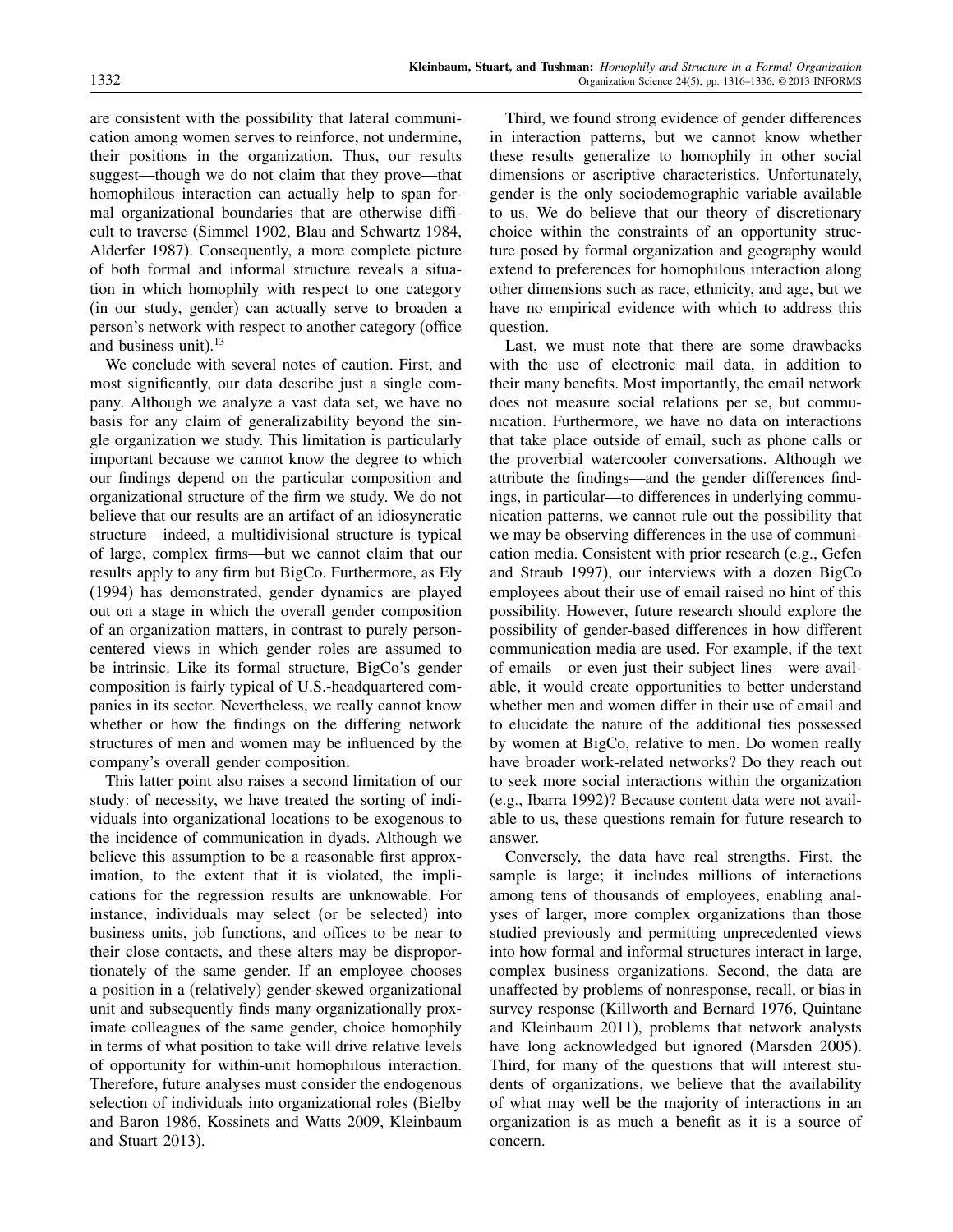#### Acknowledgments

The authors are grateful to Pino Audia, Pierre Azoulay, Matt Bothner, Connie Helfat, Andy King, James Kitts, Gail McGuire, Ray Reagans, Marc-David Seidel, Judith White, and Valery Yakubovich; seminar participants at the Harvard Business School and the Dartmouth Sociology Department; conference attendees at the Academy of Management and American Sociological Association meetings for helpful comments and suggestions; and, of course, the many employees of BigCo who spent time with them. They especially acknowledge Paul Wolfson for helpful suggestions and valuable programming support. A. Kleinbaum gratefully acknowledges financial support from the Ewing Marion Kauffman Foundation. Please direct correspondence to the first author.

#### Endnotes

<sup>1</sup>In the organization we study, formal structure and geographic space are only loosely coupled. People in the same business unit and in the same function are often assigned to the same geographic office, but very often this is not the case. For example, the correlation between SameBU and SameOffice is less than 5% (see Table 2).

<sup>2</sup>Theoretically, the same logic applies to quasi-formal structures; if we could observe them directly, we would hypothesize the same effect. However, because we must infer the existence of quasi-formal structures from the pattern of coreceipt of mass emails, as described in the Independent Variables section, we cannot distinguish small quasi-formal structures from large ones.

<sup>3</sup>Of the original 114 million dyadic emails, 31 million involved a person outside the United States or otherwise not included in the sample and about whom we have no demographic data; 3.5 million involved administrative assistants; 1.2 million were Bccs (in these instances, we retain the message for "To" and "Cc" recipients but do not include the sender-to-Bcc interaction). In addition, 64 million were mass mailings (i.e., they included more than four recipients). Mass mailings represent just 17% of total emails sent, but they are just over 50% of pairwise exchanges based on the expansion of the message to include all sender–recipient ties.

<sup>4</sup>As in many U.S. corporations, the administrative staff is overwhelmingly female. Throughout this paper, however, we focus exclusively on nonadministrative employees.

<sup>5</sup>To protect the privacy of BigCo and its employees, we cannot more precisely disclose the gender distribution in specific parts of the company.

<sup>6</sup>Although BigCo is global in scope, privacy laws in Europe and Asia limited our data collection to the 289 U.S. offices.

 $7$ In unreported results, we used two alternative specifications of the dependent variable. In one, the dependent variable was a binary indicator of whether or not the dyad members communicated during the observation window, and logit models were estimated. In the second, zero-inflated Poisson models were used to separately estimate the probability of dyadic communication and its frequency, conditional on a nonzero value. Across these approaches, the results were substantively similar.

<sup>8</sup>Unlike the maximum likelihood Poisson, quasi-maximum likelihood estimation of the Poisson does not assume that the data are distributed with the mean equal to the variance of the event count. Unless the data are known to have a negative binomial distribution, Poisson QML estimation is preferable because it is consistent even if the data are, in fact, distributed negative binomial. The only assumption of Poisson QML estimation concerns the distribution of the conditional mean of the data (Gouriéroux et al. 1984, Wooldridge 1997, Silva and Tenreyro 2006).

<sup>9</sup>clus\_nway.ado will be made available for public use at http://bit.ly/clus\_nway.

<sup>10</sup>Note that the main effect of  $LargeBU$  is large, negative, and statistically significant ( $p < 0.01$ ). This indicates that, all else equal, dyads coemployed in a large business unit interact less, on average, than dyads coemployed in a small business unit. This finding is consistent with the general observation that network density typically diminishes with group size (Wasserman and Faust 1994).

<sup>11</sup>The designations of small and large groups are inherently arbitrary, so we tested them extensively and found them to be robust to numerous alternative specifications. Additionally, in the models in Table 3, a control variable was included for the logged distance between dyad members' work locations. In the subsample analyses in Table 4, several of the small job functions were scattered across different buildings within a corporate campus (which has the peculiar property that  $Distance = 0$ and  $SameOffice = 0$ ). As a result, when the distance control was included, the coefficient of SameOffice in Model 5 was negative, indicating extensive communication across buildings within the corporate campus. We therefore dropped the distance control from all models in Table 4 to yield more sensible results. Results on our test statistics for Hypothesis 6 were unaffected by this change.

<sup>12</sup>We use this contrast coding system (Kaufman and Sweet 1974) to highlight differences between both-male and male– female dyads and between both-female and male–female dyads, respectively. In unreported results, we replicate our analyses, respecifying our dummy variables as SameGender and BothFemale to get explicit significance tests for differences between both-male and both-female dyads. The results indicate that the  $SameBU \times Both Female$  coefficient is significantly larger than the SameBU×BothMale coefficient with  $p < 0.10$ ; all other gender differences were significant with  $p < 0.01$ .

<sup>13</sup> Although our data are limited to gender homophily, our finding echoes similar results by Thomas (1990) and by Ibarra (1995), who showed that racial homophily led minority managers to have more contacts outside their departments or groups than white managers in a purposeful effort to establish relationships with others of their own race.

#### References

- Adams RB, Funk P (2012) Beyond the glass ceiling: Does gender matter? Management Sci. 58(2):219-235.
- Adler PS, Goldoftas B, Levine DI (1999) Flexibility versus efficiency? A case study of model changeovers in the Toyota production system. Organ. Sci. 10(1):43–68.
- Alderfer CP (1987) An intergroup perspective on group dynamics. Lorsch JW, ed. Handbook of Organizational Behavior (Prentice-Hall, Englewood Cliffs, NJ), 190–222.
- Allen TJ (1977) Managing the Flow of Technology: Technology Transfer and the Dissemination of Technological Information Within the R&D Organization (MIT Press, Cambridge, MA).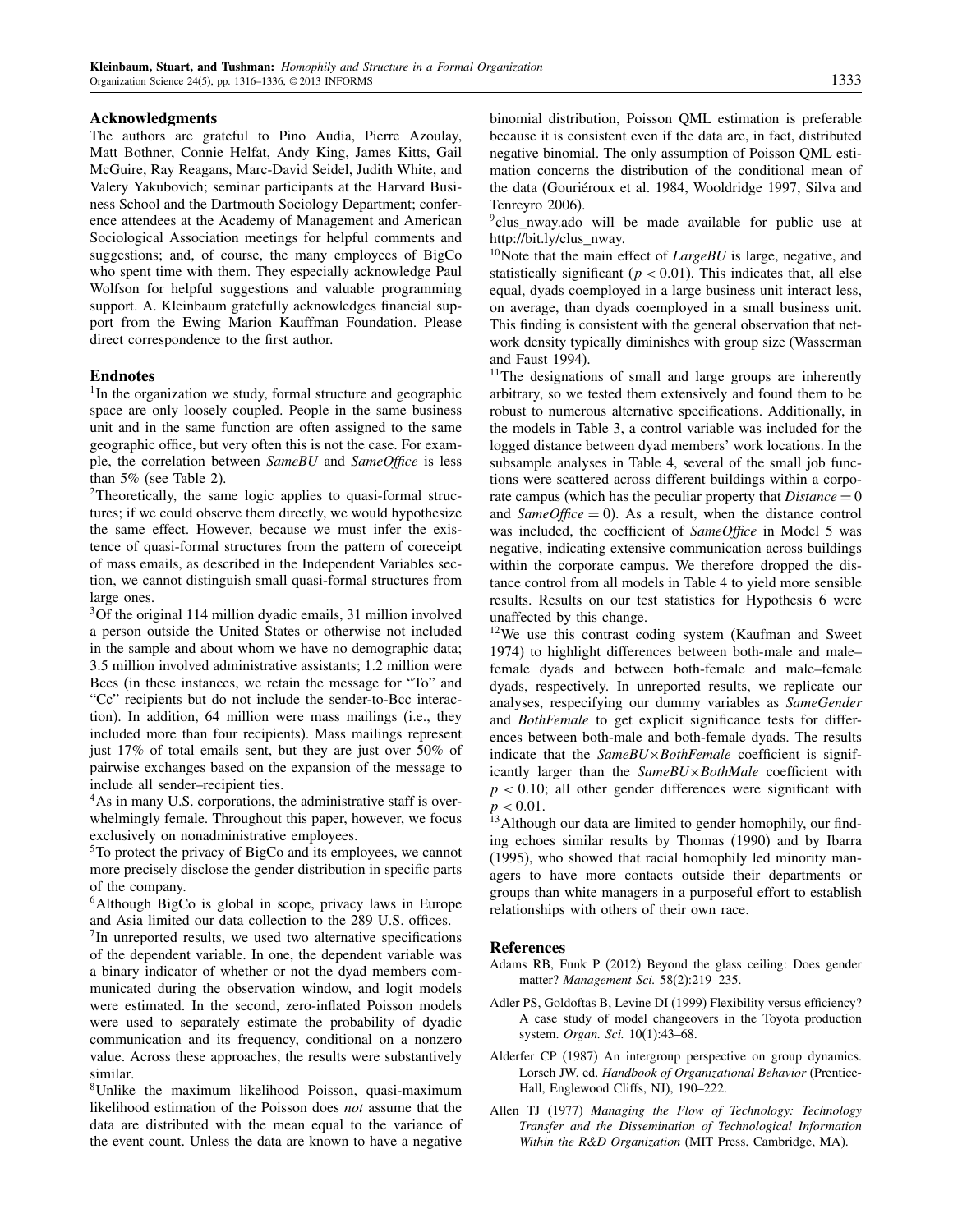- Aral S, Muchnik L, Sundararajan A (2009) Distinguishing influencebased contagion from homophily-driven diffusion in dynamic networks. Proc. Natl. Acad. Sci. USA 106(51):21544–21549.
- Baron JN, Davis-Blake A, Bielby WT (1986) The structure of opportunity: How promotion ladders vary within and among organizations. Admin. Sci. Quart. 31(2):248–273.
- Bernard HR, Killworth PD, Sailer L (1981) Summary of research on informant accuracy in network data and the reverse small world problem. Connections 4(2):11–25.
- Bielby WT, Baron JN (1986) Men and women at work: Sex segregation and statistical discrimination. Amer. J. Sociol. 91(4):759–799.
- Blau PM (1994) Structural Contexts of Opportunities (University of Chicago Press, Chicago).
- Blau PM, Schwartz JE (1984) Crosscutting Social Circles: Testing a Macrostructural Theory of Intergroup Relations (Academic Press, Orlando, FL).
- Borgatti SP, Cross R (2003) A relational view of information seeking and learning in social networks. Management Sci. 49(4):432–445.
- Bossard JHS (1932) Residential propinquity as a factor in marriage selection. Amer. J. Sociol. 38(2):219–224.
- Brass DJ (1985) Men's and women's networks: A study of interaction patterns and influence in an organization. Acad. Management J. 28(2):327–343.
- Burt RS (1998) The gender of social capital. Rationality Soc.  $10(1):5-46.$
- Cairncross F (2001) The Death of Distance: How the Communications Revolution Is Changing Our Lives, new ed. (Harvard Business School Press, Boston).
- Cameron AC, Gelbach JB, Miller DL (2011) Robust inference with multi-way clustering. J. Bus. Econom. Statist. 29(2):238–249.
- Casciaro T, Piskorski MJ (2005) Power imbalance, mutual dependence, and constraint absorption: A closer look at resource dependence theory. Admin. Sci. Quart. 50(2):167-199.
- Chandler AD (1962) Strategy and Structure: Chapters in the History of the Industrial Enterprise (MIT Press, Cambridge, MA).
- Cosslett SR (1981) Maximum likelihood estimator for choice-based samples. Econometrica 49(5):1289–1316.
- Eagly AH, Carli LL (2003) The female leadership advantage: An evaluation of the evidence. *Leadership Quart*. 14(6):807–834.
- Eckmann J-P, Moses E, Sergi D (2004) Entropy of dialogues creates coherent structures in e-mail traffic. Proc. Natl. Acad. Sci. USA 101(40):14333–14337.
- Ely RJ (1994) The effects of organizational demographics and social identity on relationships among professional women. Admin. Sci. Quart. 39(2):203–238.
- Feld SL (1981) The focused organization of social ties. Amer. J. Sociol. 86(5):1015-1035.
- Fernandez-Mateo I (2009) Cumulative gender disadvantage in contract employment. Amer. J. Sociol. 114(4):871–923.
- Festinger L, Schachter S, Back K (1950) Social Pressures in Informal Groups: A Study of Human Factors in Housing (Harper, New York).
- Fischer CS (1982) To Dwell Among Friends: Personal Networks in Town and City (University of Chicago Press, Chicago).
- French MT, Maclean JC, Ettner SL (2008) Drinkers and bettors: Investigating the complementarity of alcohol consumption and problem gambling. Drug Alcohol Dependence 96(1–2):155–164.
- Galbraith JR (1973) Designing Complex Organizations (Addison-Wesley, Reading, MA).
- Galbraith JR (1994) Competing with Flexible Lateral Organizations, 2nd ed. (Addison-Wesley, Reading, MA).
- Gefen D, Straub DW (1997) Gender differences in the perception and use of E-Mail: An extension to the technology acceptance model. MIS Quart. 21(4):389–400.
- Gibson DE, Lawrence BS (2010) Women's and men's career referents: How gender composition and comparison level shape career expectations. Organ. Sci. 21(6):1159-1175.
- Goodreau SM, Kitts JA, Morris M (2009) Birds of a feather, or friend of a friend? Using exponential random graph models to investigate adolescent social networks. Demography 46(1):103–125.
- Gouriéroux C, Monfort A, Trognon A (1984) Pseudo maximum likelihood methods: Theory. Econometrica 52(3):681–700.
- Groysberg B (2010) Chasing Stars: The Myth of Talent and the Portability of Performance (Princeton University Press, Princeton, NJ).
- Gulati R, Puranam P (2009) Renewal through reorganization: The value of inconsistencies between formal and informal organization. Organ. Sci. 20(2):422–440.
- Hackman JR, Oldham GR (1980) Work Redesign (Addison-Wesley, Reading, MA).
- Han S-K (1996) Structuring relations in on-the-job networks. Soc. Networks 18(1):47–67.
- Hrebiniak LG, Joyce WF (1984) Implementing Strategy (Macmillan, New York).
- Ibarra H (1992) Homophily and differential returns: Sex differences in network structure and access in an advertising firm. Admin. Sci. Quart. 37(3):422–447.
- Ibarra H (1993) Personal networks of women and minorities in management: A conceptual framework. Acad. Management Rev. 18(1):56–87.
- Ibarra H (1995) Race, opportunity, and diversity of social circles in managerial networks. Acad. Management J. 38(3):673–703.
- Ibarra H (1997) Paving an alternative route: Gender differences in managerial networks. Soc. Psych. Quart. 60(1):91–102.
- Ibarra H, Smith-Lovin L (1997) New directions in social network research on gender and organizational careers. Cooper CL, Jackson SE, eds. Creating Tomorrow's Organizations: A Handbook for Future Research in Organizational Behavior (John Wiley & Sons, New York), 359–383.
- Imbens GW (1992) An efficient method of moments estimator for discrete choice models with choice-based sampling. Econometrica 60(5):1187–1214.
- Ingram P, Morris MW (2007) Do people mix at mixers? Structure, homophily, and the "life of the party." Admin. Sci. Quart. 52(4):558–585.
- Johnson R, Kovács B, Vicsek A (2012) A comparison of email networks and off-line social networks: A study of a medium-sized bank. Soc. Networks 34(4):462–469.
- Kalleberg AL, Knoke D, Marsden PV, Spaeth JL (1996) Organizations in America: Analyzing Their Structures and Human Resource Practices (Sage, Thousand Oaks, CA).
- Kanter RM (1977) Men and Women of the Corporation (Basic Books, New York).
- Kaufman RL (2010) Race, Gender, and the Labor Market: Inequalities at Work (Lynne Rienner Publishers, Boulder, CO).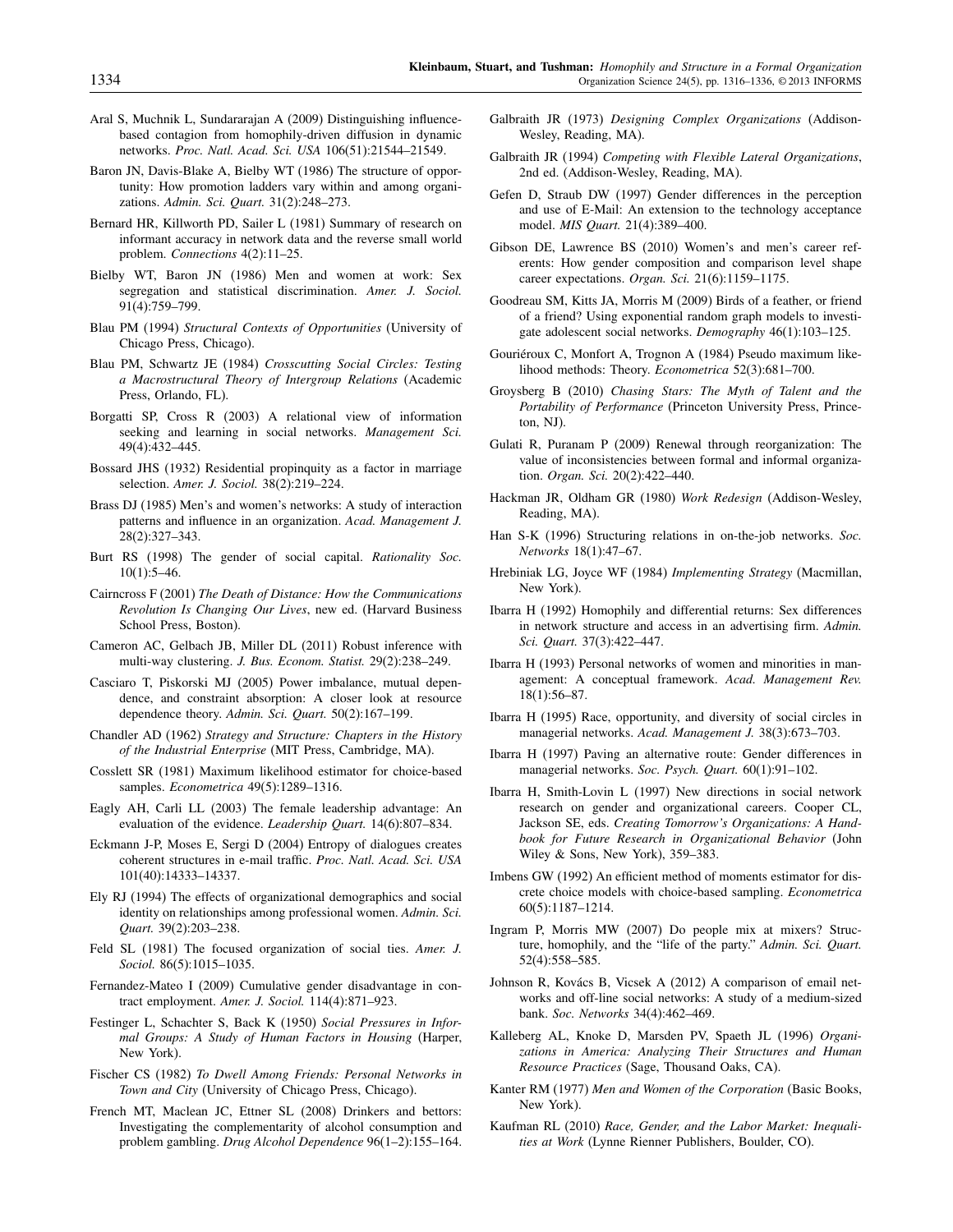- Kaufman D, Sweet R (1974) Contrast coding in least squares regression analysis. Amer. Ed. Res. J. 11(4):359–377.
- Kenny DA, Kashy DA, Cook WL (2006) Dyadic Data Analysis (Guilford Press, New York).
- Killworth P, Bernard H (1976) Informant accuracy in social network data. Human Organ. 35(3):269–286.
- King G, Zeng L (2001) Logistic regression in rare events data. Political Anal. 9(2):137–163.
- Kleinbaum AM (2012) Organizational misfits and the origins of brokerage in intra-firm networks. Admin. Sci. Quart. 57(4):1–45.
- Kleinbaum AM, Stuart TE (2013) Inside the black box of the corporate staff: Social networks and the implementation of corporate strategy. Strategic Management J., ePub ahead of print April 26.
- Kleinbaum AM, Stuart TE, Tushman ML (2009) Communication (and coordination?) in a modern, complex organization. Working paper, Tuck School of Business, Dartmouth College, Hanover, NH.
- Kogut B, Zander U (1992) Knowledge of the firm, combinative capabilities, and the replication of technology. Organ. Sci. 3(3):383–397.
- Kono C, Palmer D, Friedland R, Zafonte M (1998) Lost in space: The geography of corporate interlocking directorates. Amer. J. Sociol. 103(4):863–911.
- Kossinets G, Watts DJ (2009) Origins of homophily in an evolving social network. Amer. J. Sociol. 115(2):405–450.
- Lancaster T, Imbens G (1996) Case-control studies with contaminated controls. J. Econometrics 71(1–2):145–160.
- Laumann EO (1966) Prestige and Association in an Urban Community; an Analysis of an Urban Stratification System (Bobbs-Merrill, Indianapolis).
- Lazarsfeld PF, Merton RK (1954) Friendship as social process: A substantive and methodological analysis. Berger M, Abel T, eds. Freedom and Control in Modern Society (Van Nostrand, New York), 18–66.
- Lewis K, Kaufman J, Gonzalez M, Wimmer A, Christakis N (2008) Tastes, ties, and time: A new social network data set using Facebook.com. Soc. Networks 30(4):330–342.
- Lin N (2001) Social Capital: A Theory of Social Structure and Action (Cambridge University Press, London).
- Lincoln JR, Miller J (1979) Work and friendship ties in organizations: A comparative analysis of relation networks. Admin. Sci. Quart. 24(2):181–199.
- Lindgren K-O (2010) Dyadic regression in the presence of heteroscedasticity—An assessment of alternative approaches. Soc. Networks 32(4):279–289.
- Liu CC (2010) Essays on Network Antecedents in a Knowledge Production Context (Harvard University, Boston).
- Marmaros D, Sacerdote B (2006) How do friendships form? *Ouart*. J. Econom. 121(1):79–119.
- Marsden PV (1987) Core discussion networks of Americans. Amer. Sociol. Rev. 52(1):122–131.
- Marsden PV (1988) Homogeneity in confiding relations. Soc. Networks 10(1):57-76.
- Marsden PV (2005) Recent developments in network measurement. Carrington PJ, Scott J, Wasserman S, eds. Models and Methods in Social Network Analysis (Cambridge University Press, New York), 8–30.
- McGregor D (1960) The Human Side of the Enterprise (McGraw-Hill, New York).
- McGuire GM (2002) Gender, race, and the shadow structure. Gender Soc. 16(3):303-322.
- McPherson JM, Smith-Lovin L (1987) Homophily in voluntary organizations: Status distance and the composition of face-to-face groups. Amer. Sociol. Rev. 52(3):370–379.
- McPherson JM, Smith-Lovin L, Cook JM (2001) Birds of a feather: Homophily in social networks. Annual Rev. Sociol. 27(1):415–444.
- Mok D, Carrasco J-A, Wellman B (2010) Does distance still matter in the age of the internet? Urban Stud. 47(13):2747–2783.
- Moody J, McFarland D, Bender-deMoll S (2005) Dynamic network visualization. Amer. J. Sociol. 110(4):1206–1241.
- Quintane E, Kleinbaum AM (2011) Matter over mind? E-mail data and the measurement of social networks. Connections 31(1):22–46.
- Reagans R (2005) Preferences, identity, and competition: Predicting tie strength from demographic data. Management Sci. 51(9):1374–1383.
- Reagans R (2011) Close encounters: Analyzing how social similarity and propinquity contribute to strong network connections. Organ. Sci. 22(4):835–849.
- Reagans R, Zuckerman E, McEvily B (2004) How to make the team: Social networks vs. demography as criteria for designing effective teams. Admin. Sci. Quart. 49(1):101–133.
- Ridgeway CL (1997) Interaction and the conservation of gender inequality: Considering employment. Amer. Sociol. Rev. 62(2):218–235.
- Ruef M, Aldrich HE, Carter NM (2003) The structure of founding teams: Homophily, strong ties, and isolation among U.S. entrepreneurs. Amer. Sociol. Rev. 68(2):195–222.
- Russell LB, Teutsch SM, Kumar R, Dey A, Milan E (2001) Preventable smoking and exercise-related hospital admissions: A model based on the NHEFS. Amer. J. Preventive Medicine 20(1):26–34.
- Shrum W, Cheek NH Jr, Hunter SM (1988) Friendship in school: Gender and racial homophily. Sociol. Ed. 61(4):227–239.
- Silva JMCS, Tenreyro S (2006) The log of gravity. Rev. Econom. Statist. 88(4):641–658.
- Simmel G (1902) The Sociology of Georg Simmel [Reprinted 1950. Translated by Wolff KH. Free Press, Glencoe, IL.]
- Singh J, Hansen MT, Podolny JM (2010) The world is not small for everyone: Inequity in searching for knowledge in organizations. Management Sci. 56(9):1415–1438.
- Soda G, Zaheer A (2012) A network perspective on organizational architecture: Performance effects of the interplay of formal and informal organization. Stragegic Management J. 33(6):751–771.
- Sorenson O, Stuart TE (2001) Syndication networks and the spatial distribution of venture capital investments. Amer. J. Sociol. 106(6):1546–1588.
- South SJ, Bonjean CM, Markham WT, Corder J (1982) Social structure and intergroup interaction: Men and women of the federal bureaucracy. Amer. Sociol. Rev. 47(5):587–599.
- Srivastava SB, Banaji MR (2011) Culture, cognition, and collaborative networks in organizations. Amer. Sociol. Rev. 76(2):207–233.
- Taylor FW (1911) Scientific Management, 2nd ed. (Harper & Brothers, New York).
- Thomas DA (1990) The impact of race on managers' experiences of developmental relationships (mentoring and sponsorship): An intra-organizational study. J. Organ. Behav. 11(6):479–492.